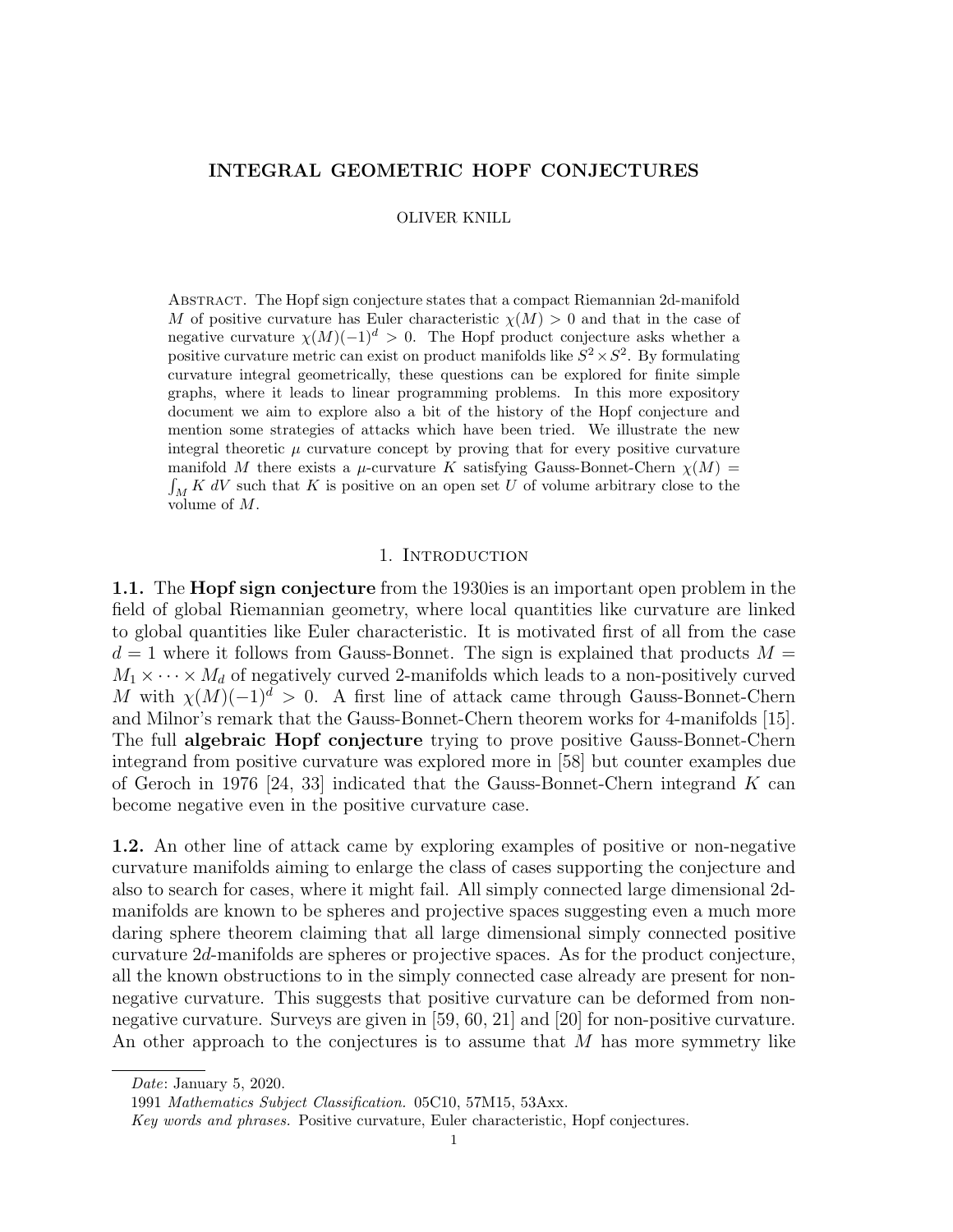homogeneous spaces. Other symmetry programs were started by Grove in the 90ies [25]. It has led to many results like [49, 31].

**1.3.** An other line of attack is to find bounds on Betti numbers  $b_k(M)$ . An early result by Gromov in the non-positive curvature case is that there is a global bound on the Betti numbers  $b_k$  which only depends on dimension. To get positive  $\chi(M)$ , one only needed to establish zero Betti numbers  $b_k = 0$  for odd k a fact which by Morse inequalities  $b_k \leq c_k$  could be done by estimating the number  $c_k$  of critical points of a cleverly chosen Morse function with Morse index  $m(x) = k$ . An other approach to exclude cohomology is Bochner's method using Hodge theory, analyzing harmonic k-forms and excluding them by excluding maxima of curvatures of such form as mentioned in [15]. The conjecture was studied also on subclasses like manifolds with strongly positive curvature. The analogue question there is called the "weak Hopf question" [8], which however turns also to be inaccessible by the algebraic Gauss-Bonnet integrand.

**1.4.** One can hope to construct a Morse function f with only positive Poincaré-Hopf indices  $i_f(x) = (-1)^{m(x)}$  and get positive Euler characteristic also without Morse inequalities and Euler-Poincaré  $\chi(G) = \sum_{k} (-1)^{k} b_{k}$ . This rather simple approach amounts to exclude critical points with odd Morse index  $m(x)$ , if M is a positive curvature 2d manifold. This reduces to a local problem: if  $x$  is a critical point of a Morse function with Morse index  $m(x) = k$ , then by the Morse lemma, the  $(k-1)$  manifold  $R_f(x) = S_r(x) \cap W_f^-(x)$  with k-dimensional stable manifold  $W^-(x)$  is the product of two spheres  $S^{k-1} \times S^{2d-1-k}$ . For  $k=1$  for example,  $R_f(x)$  is then disconnected which can be excluded in the orientable positive curvature case. Having  $c_1 = 0$  and so  $b_1 = 0$ , one so gets a weak Synge result. For suitable Morse functions coming from embeddings into larger dimensional Euclidean spaces, one can do better as as can be illustrated in the case of a hypersurface  $M \subset E$ , where linear functions in the ambient space E produce good Morse functions on M.

1.5. Rather than insisting on finding a specific Morse function f without odd Morse indices and so get positive Poincaré-Hopf indices  $i_f(x)$ , one can try to average the indices over a probability space of Morse functions. The example of the projective plane for which every Morse function also has a negative Poincaré-Hopf index  $(\chi(M) = 1$  and  $i_f$ (max) =  $i_f$ (min) = 1 implies there is an other x with  $i_f(x) = -1$ ), shows that we need in general more than one Morse function. So, maybe, some probability space  $(\Omega, \mathcal{A}, \mu)$ of Morse functions produces indices  $i_f(x)$  which as expectation  $K(x) = E[i_f(x)]$  produces a **curvature** K which is positive everywhere? If M is Nash embedded into an Euclidean space E and the probability space of linear functions  $f_v(x) = v \cdot x$  with  $|v| = 1$  is taken with the natural volume measure of the sphere in E and so on  $\Omega$  then this leads to the Gauss-Bonnet-Chern integrand. As Geroch's example shows, this in general does not produce  $K(x) > 0$  but index expectation produces more possibilities.

1.6. In some sense, Chern's 1944 approach to the Gauss-Bonnet-Chern theorem was of an integral geometric nature already using Poicaré-Hopf. Chern's proof is sketched for example in [44]: the Euler curvature K is lifted to a curvature  $p^*K$  on the unit sphere bundle  $p: N \to M$ , where it is  $d\pi$  for a  $(2d-1)$ -form  $\pi$  on  $N$  such that  $\int_S \pi = 1$  for every fiber S. If X is a vector field on M with finitely many singularities  $x_k$  of index  $i(x_k)$ , it defines a submanifold U in N with boundary  $\delta U = i(x_k)S_k$ . Now, using Stokes theorem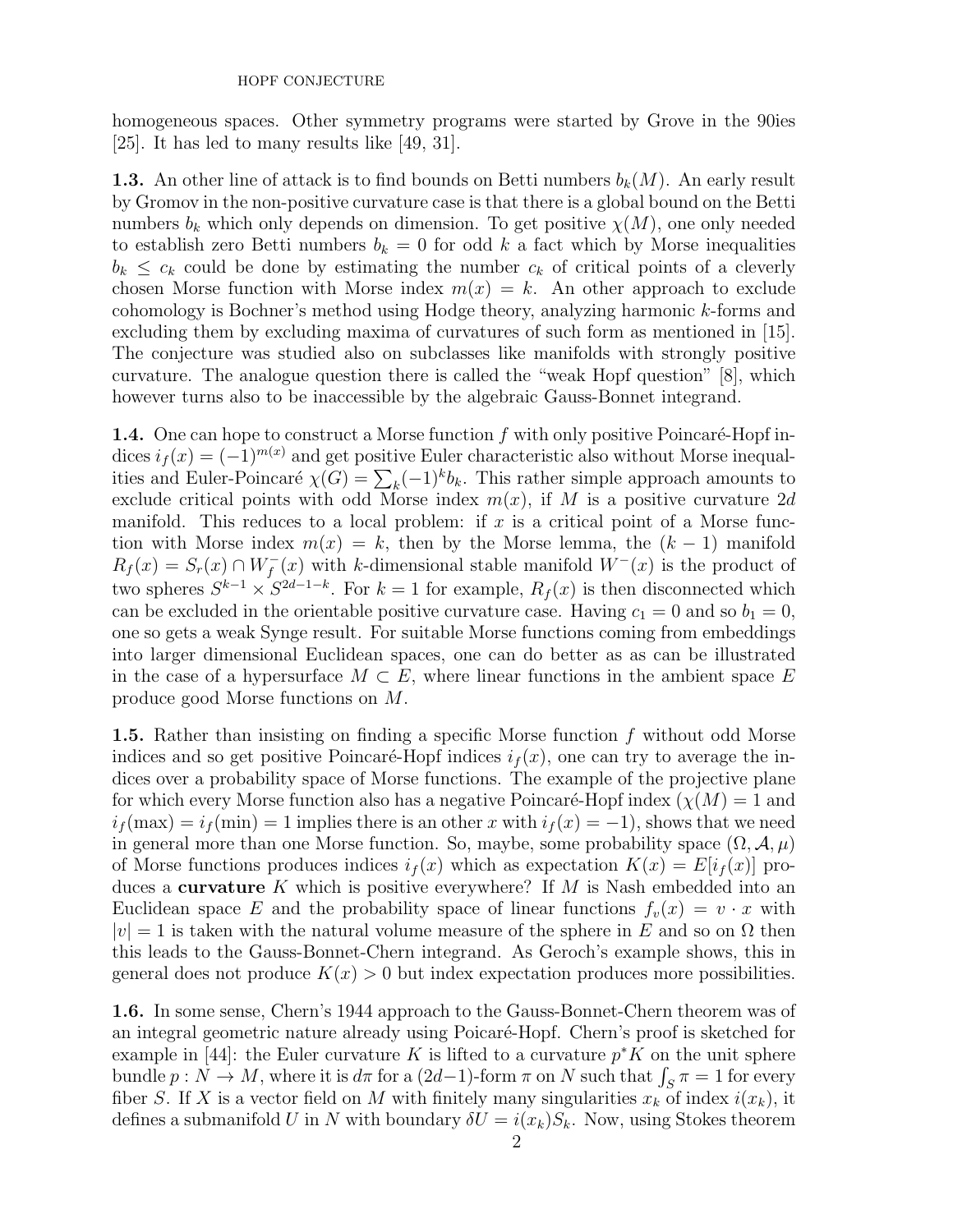one has  $\chi(M) = \sum_{k} i(x_k) = \sum_{k} i(x_k) \int_{S_k} \pi = \int_{\delta U} \pi = \int_{U} d\pi = \int_{S(M)} p^*(K) = \int_{M} K$ . Such acrobatics is not necessary in the discrete, where the curvature  $K$  can just be obtained by integrating over all possible Poincaré-Hopf indices  $i_f(x)$ , where f runs over all possible coloring of the graph. In some sense, the curvature is collected and concentrated around critical points  $x_k$  of a vector field, where it produces a divisor, an integer valued point measure. In the discrete this works much easier: the curvature has been obtained by distributing the energy  $\omega(x) = (-1)^{\dim(x)}$  of a simplex x to vertices. By distributing  $\omega(x)$  instead to an assigned vertex v contained in x (we call this a vector field in  $[42]$ , we get a Poincaré-Hopf divisor. The idea is conceptually close to Chern but in the continuum, we have no individual simplex elements to play with and must refer to sheaf theoretical constructs like differential forms.

1.7. When curvature is reformulated integral geometrically it leads to curvatures which can be used both for Riemannian manifolds  $M$  as well as for finite simple graphs  $G$ . The sectional curvatures is then defined as index expectation of the Morse functions f restricted to 2-dimensional geodesic sub-spaces. The tricky thing in the discrete is to prescribe exactly what we mean with "geodesic wheel subspaces" in the graph theory case. To define curvature we also need a measure  $\mu$  on Morse functions f on a manifold  $M$  or the set of locally injective functions on a graph  $G$ . Each such measure produces not only curvature  $E[i_f(x)]$  generalizing the Gauss-Bonnet-Chern integrand, it also defines sectional curvatures by looking at index expectation on geodesic discs  $\exp_x(D)$  of a Riemannian manifold M or on "geodesic wheel sub-graphs"' of G. This allows to express integral geometrically what "positive curvature" means.

1.8. The Hopf sign conjecture claiming that an even-dimensional positive curvature manifold has positive Euler characteristic or that the Cartesian product  $S^2 \times S^2$  of two 2-spheres  $S^2$  carries a positive curvature metric can now be explored in graph theory for even-dimensional d-graphs. The set-up also revives the algebraic Hopf conjecture statement. Does positive sectional curvatures for some measure  $\mu$  on Morse functions or colorings imply that for some other measure  $\nu$ , the  $\nu$ -curvature  $K_{\nu}$  is positive everywhere on  $M$ ? A positive answer would imply the Hopf conjecture because of Gauss-Bonnet  $\chi(G) = \int_M K_{\nu} dV$ . For classical Riemannian manifolds, the approach produces slightly stronger conjectures with more flexible statements claiming that every positive  $\mu$ -curvature manifold has positive Euler characteristic and that there is no measure  $\mu$  on Morse functions such that  $S^2 \times S^2$  has positive sectional  $\mu$ -curvature.

1.9. Before ending the introduction, we should point out that there is no lack of proposals for notions of curvature in the discrete and especially in graph theory. Beside the combinatorial curvatures going back to the 19th century (probably first by Eberhard [19] which lead to the Levitt curvature [45, 34] which satisfies the full Gauss-Bonnet relation (where graphs are considered equipped with the Whitney simplicial complex structure) There are various proposals for Ricci curvatures like [23]. Then there are notions which depend on probability [48, 30]. A recent new approach is [18]. What appears to be new with the integral geometric proposal is that also the theorems should parallel the results in the continuum. For us, the Gauss-Bonnet-Chern result is crucial. We illustrate this here in the concept of the Hopf conjecture but one could look at from the point of view related to other topics like sphere theorems.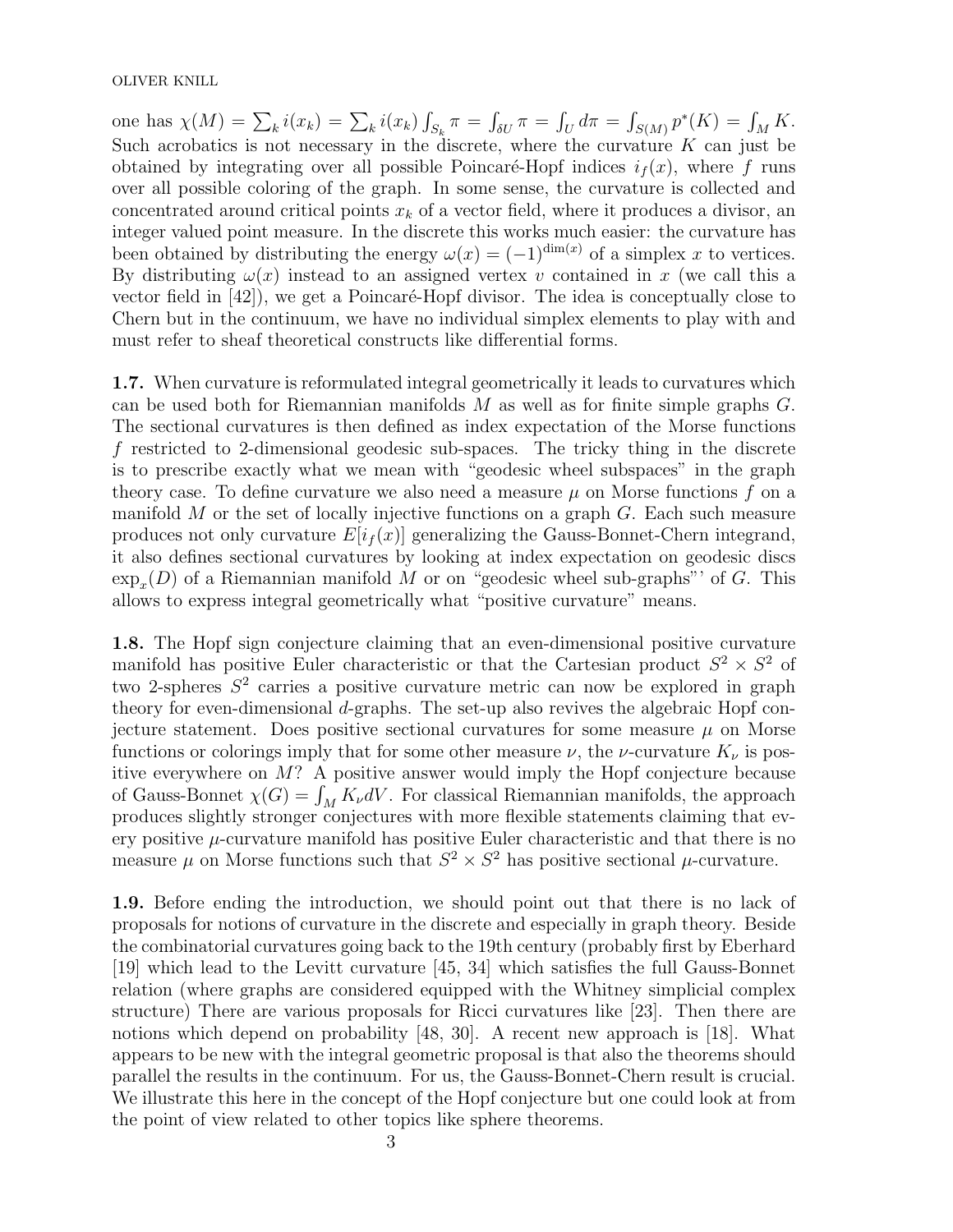## 2. In a nutshell

2.1. The following integral theoretic notion of curvature works both for Riemannian manifolds as well as for finite simple graphs: if  $\Omega$  is the set of Morse functions on a compact differentiable manifold  $M$  or the set of locally injective functions on the vertex set of a finite simple graph G, we can equip  $\Omega$  with a  $\sigma$ -algebra and probability measure  $\mu$  and define the **sectional**  $\mu$ -curvature  $K_H(x)$  of a sub-graph H of G or a sub-manifold H as the Poincaré-Hopf index expectation  $K_H(x) = E_H[i_f(x)]$  with respect to the induced measure  $\mu_H$  on colorings respectively Morse functions on H. The Poincaré-Hopf formula  $\chi(H) = \sum_x i_f(x)$  for  $f \in \Omega$  leads then to the Gauss-Bonnet property  $\chi(H) = \int_H K(x)dV(x)$  or  $\chi(H) = \sum_{x \in H} K(x)$  in the discrete. We have looked already at the question to realize constant index expectation in [41].

**2.2.** In the manifold case, the sectional curvature  $K_H(x)$  is defined as the Gauss curvature of  $H = \exp_x(D)$  at x if  $D \subset T_xM$  is a 2-dimensional disk in the tangent space  $T_xM$  and  $\exp_x$  is the exponential map. In the case of d-graphs, a sectional curvature of G at x is defined now as the curvature of the center x in an embedded wheel graph H which is geodesic. An embedded wheel graph H with center x is called geodesic, if there are two adjacent points a, b on the boundary of H, such that for any c on H, the geodesic triangle abc has maximal length among all  $c \in S(x)$ . These **geodesic wheel** sub-graphs do not need to be unique for a given triangle  $x, a, b$ . In the graph but play the role of the geodesic disk  $H = \exp_x(D)$  in the continuum. A compact manifold M or a finite simple graph G can now be declared to have **positive**  $\mu$ **-curvature**, if all sectional curvatures are positive for the measure  $\mu$ .

2.3. In dimension 2, all wheel sub-graphs are also geodesic and any triangulation of a positive curvature 2-manifold has positive curvature in the above sense. Imposing a definite  $\mu$ -curvature sign on **all wheel graphs** would be a very strong condition in dimensions 3 and higher. It would exclude negative curvature of dimension 3 or higher because intersections of spheres are 2-spheres and contain wheel graph which by Gauss-Bonnet have positive curvature. We therefore need to restrict the class of wheel graphs which play the role of geodesic discs  $H = \exp_x(D)$ . In the continuum, the notion is natural because if  $\mu$  is the natural volume measure on the linear functions on an ambient space of a Nash embedding of a Riemannian manifold  $M$ , it leads to the classical sectional curvature for M.

2.4. The Hopf conjectures [27, 28, 29, 9, 7] can now be studied also for 2d-graphs. The first adaptation of the classical Hopf conjecture to the discrete is: does positive curvature for some  $\mu$  on  $\Omega(G)$  imply positive Euler characteristic  $\chi(G)$ ? Also: does negative curvature for a 2d-graph lead to an Euler characteristic with the sign of  $(-1)^d$ ? If we would ask positive curvature for the uniform measure of all colorings on all wheel graphs, this would imply that wheel graphs have 5 or 6 vertices. The graph G then necessarily is a  $2d$ -sphere [43]. By restricting the wheel graphs to geodesic wheel graphs, the positive curvature condition becomes less strong.

2.5. The second Hopf question whether there a positive curvature metric on  $S^2 \times S^2$  can be ported to the discrete too. If we implement  $S^2 \times S^2$  as a finite simple 4-graph, we can ask whether there exists a measure  $\mu$  on locally injective functions such that we have a positive  $\mu$  curvature for all geodesic wheel graphs. This is a **linear**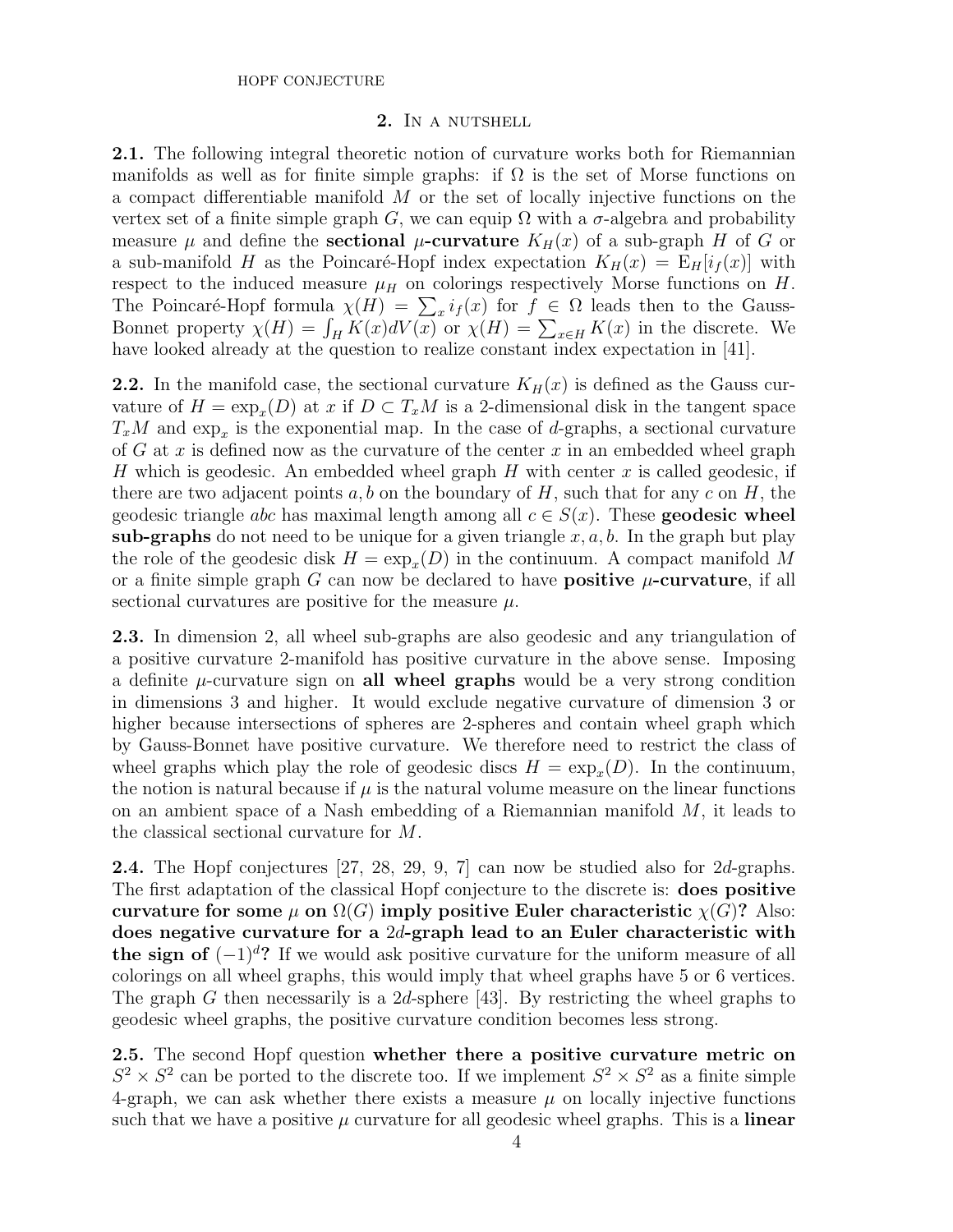**programming problem**. It can be asked for example for a concrete graph with  $26^2$ vertices, which is the product of the octahedron graph  $O$  with itself [39] and where the Barycentric refinement of O has 26 vertices.

2.6. [7] displays the Hopf conjecture as one of 4 pillar problems of Hopf guiding him in his early research. 1. the Hopf sign conjecture states that the sign of the Euler characteristic  $\chi(M)$  of a 2d manifold is  $(-1)^d$  in the negative curvature case and positive in the positive curvature case, 2. The product enigma asking whether the product manifold  $S^{2d} \times S^{2d}$  admits a positive curvature metric for positive d. In the book [17] the question is raised, whether in general for any two compact manifolds  $M, N$  the product  $M \times N$  never allows for an everywhere positive sectional curvature. There are some remarks on [10] and that under some symmetry, there is no positive curvature metric [3]. 3. The Gauss-Bonnet problem aimed to generalize Gauss-Bonnet to 2d-manifolds. (It was solved by Hopf himself in the hypersurface case, then solved first by Allendoerfer, Fenchel, then by Allendoerfer, Weil for manifolds embedded in an ambient space and finally by Chern intrinsically [26, 2, 22, 1, 13, 16]). (Allendoerfer and Fenchel would with Nash get the full result too and [1] made use already of a local embedding. 4. The **pinching problem** asked which pinching conditions do force  $M$ to be a sphere? This was solved by [50], Berger-Klingenberg [7, 17] and finally [11] in the smooth category.

2.7. It is a bit vexing how little of the original work is usually cited when mentioning the Hopf conjecture. Usually, the book [7] is referred to which cites papers of Hopf from the 1920ies. [9] which states the conjecture on the first page does not mention Hopf at all. We tried a bit harder. To our knowledge, the Hopf conjecture appears first stated explicitly in a talk given by Hopf in 1931 [27]. Hopf has worked on topics related to that already in the 20ies and might have been guided by the questions earlier on but it appears not visible in the writings of the 20ies, to our knowledge even so the work on generalizing Gauss-Bonnet might have been motivated by it. The question is also mentioned in a Festschrift to Brouwers 60'st birthday and was written early in 1941 [28]. A statement in a 1953 talk given in Italy mentions the relation with sign. Interestingly, the explicit sign conjecture is stated as a question in [9] without referring to any work of Hopf. Also Chern has proven earlier some result towards it, [15] (page 169), suggesting that he not only has been aware of the sign conjecture but also worked on it.

2.8. A strong link between the continuum and discrete has always been integral geometry. Crofton formulas allow to recover measures like distances using integrals. For literature on integral geometry, see [52, 53, 32, 55], in geometry [4, 5]. Integral geometry has been used as a glue between the discrete and continuum before an intermediate step being piecewise flat spaces [12] which was of interest also to mathematical physics due to Regge calculus [51]. For Morse theory, see [46, 47]. We have used some integral geometry related to curvature in graph theory: [36, 35, 37, 38, 40].

# 3. Sectional curvature

**3.1.** The definition of sectional curvature in Riemannian manifold M uses the exponential map exp, a concept that is based on the existence of a geodesic flow. Important is to restrict the sprays to two-dimensional planes in the tangent plane  $T_xM$  as the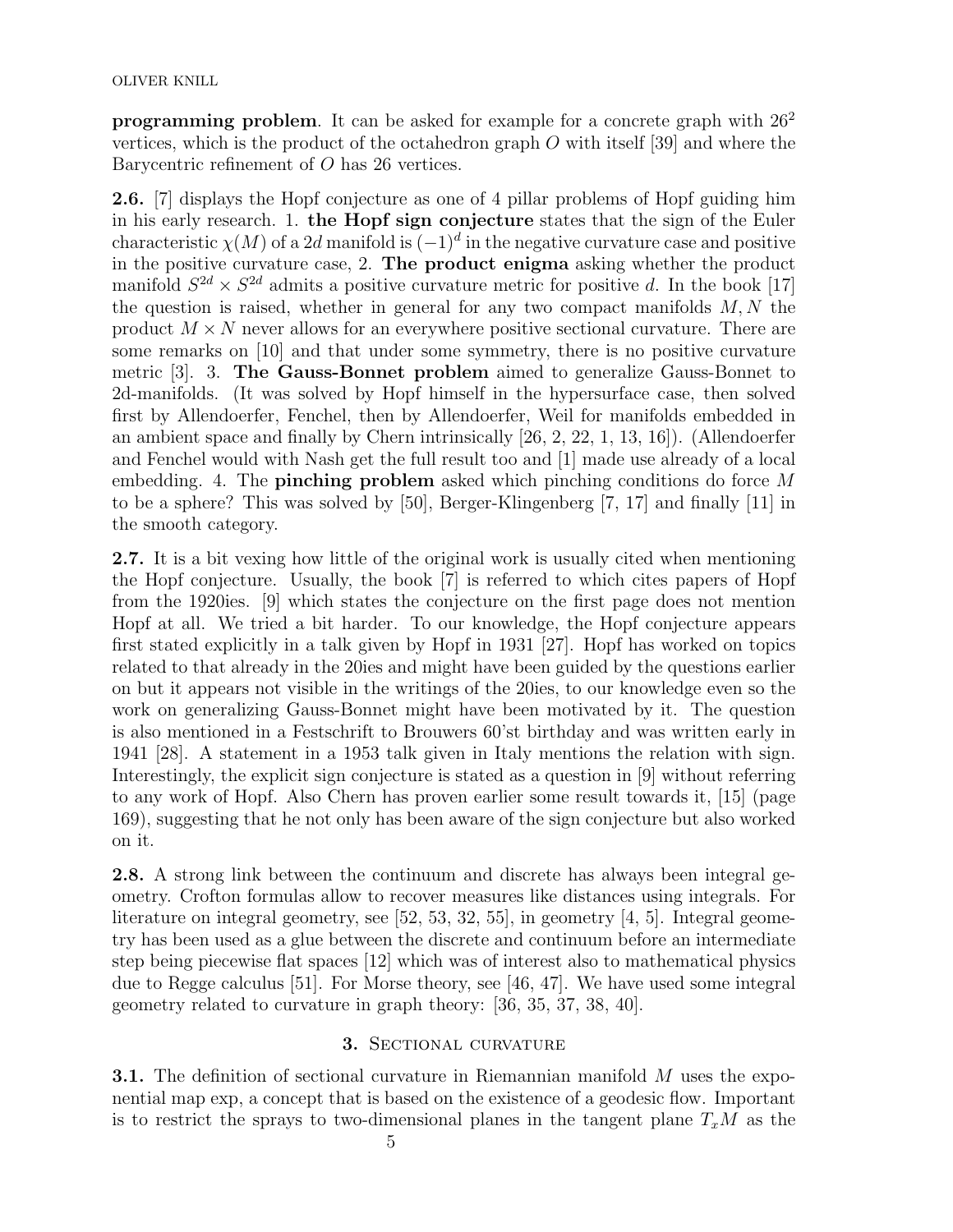curvature tensor in the continuum can be obtained from these sectional curvatures. The question appears now, how to port this to the continuum, where we have no linear structure and already for points  $y$  in distance 2 away from a given point  $x$ , more than one geodesic exists connecting x with y. The intersection  $S(x) \cap S(y)$  is in general a  $(d-1)$  simplex which for  $d \geq 2$  has more than 1 point. One can look at all embedded wheel graphs centered at x representing the Grassmannian  $Gr(2, T_xM)$ , but that would be much too strong.

3.2. We have seen in [43] that a naive positive curvature assumption is quite restrictive. If we ask for positive curvature that every wheel graph has 4 or 5 boundary points and so to curvature  $1 - 4/6 = 1/3$  and  $1 - 5/6 = 1/6$ , positive curvature graphs using that notion leads directly to spheres, the reason being (and this is similar to the Berger-Klingenberg sphere theorem), because the graph is then the union of two balls. It can surprise a bit that no projective planes are allowed. The reason why no projective plane is possible is because there is not enough space to implement this. In some sense, the strong curvature condition  $K = 1/3$  or  $K = 1/6$  produces already a pinching condition. For negative curvature graphs, the notion of sectional curvature can not exist for the simple reason that for any d-graph for  $d \geq 3$  there are always positive curvature wheel graphs embedded. By Gauss-Bonnet, they are always present in unit spheres of points of d-graphs.

3.3. In order to define positive sectional curvature more realistically in the discrete, we have to select a class of **geodesic wheel graphs**. They need to play the role of  $H = \exp_x(D)$  with  $D \subset Gr(2, T_xM)$ . As just mentioned, there is a need to restrict the set of wheel graphs which qualify to play the role of the geodesic sheets  $H$ . Figure (3.3) illustrates how wild a wheel graph could look like, even if it is embedded nicely. We obviously have to restrict the class of embedded wheel graphs which qualify as replacements for elements in  $Gr(2, T_xM)$ .

**3.4.** Lets look at a small geodesic sphere  $S_r(x)$  in a Riemannian manifold M and intersect a small sphere  $S_r(x)$  with  $H = \exp_x(D)$ , where D is a disc in a 2-dimensional plane in  $T_xM$ . It produces a 1-dimensional circle C in the  $(d-1)$ -dimensional sphere  $S_r(x)$ . This circle is close of being a closed geodesic in  $S_r(x)$ . It is not actually a closed geodesic in general because  $S_r(x)$  is a  $(d-1)$ -dimensional Riemannian manifold diffeomorphic to a sphere which in general admits only a finite number of closed periodic orbits, so that for most planes H given by an element of the Grassmanian  $Gr(2, T_xM)$ , the circle  $S_r(x) \cap H$  is not a closed periodic geodesic circle in  $S_r(x)$ . Still, as it is close, this is what we can ask for in the discrete.

**3.5.** A circular subgraph C of a unit sphere  $S(x)$  in a d-sphere S is called a **geodesic grand circle**, if for for any triangle  $x, a, b$  with  $a, b \in C$ , and every other point c in  $S(x)$ , all three connections  $a \to b, b \to c, c \to a$  in C are minimal geodesics and every  $c \in C$  has the property that it maximizes  $d(a, c) + d(b, c)$  among all points  $c \in S(x)$ . We do not claim that for a given  $a, b$  the "grand circle" C is unique, it is not in general but the length of C is determined. The usual curvature  $1 - |C|/6$  is determined but the  $\mu$ -curvature is not.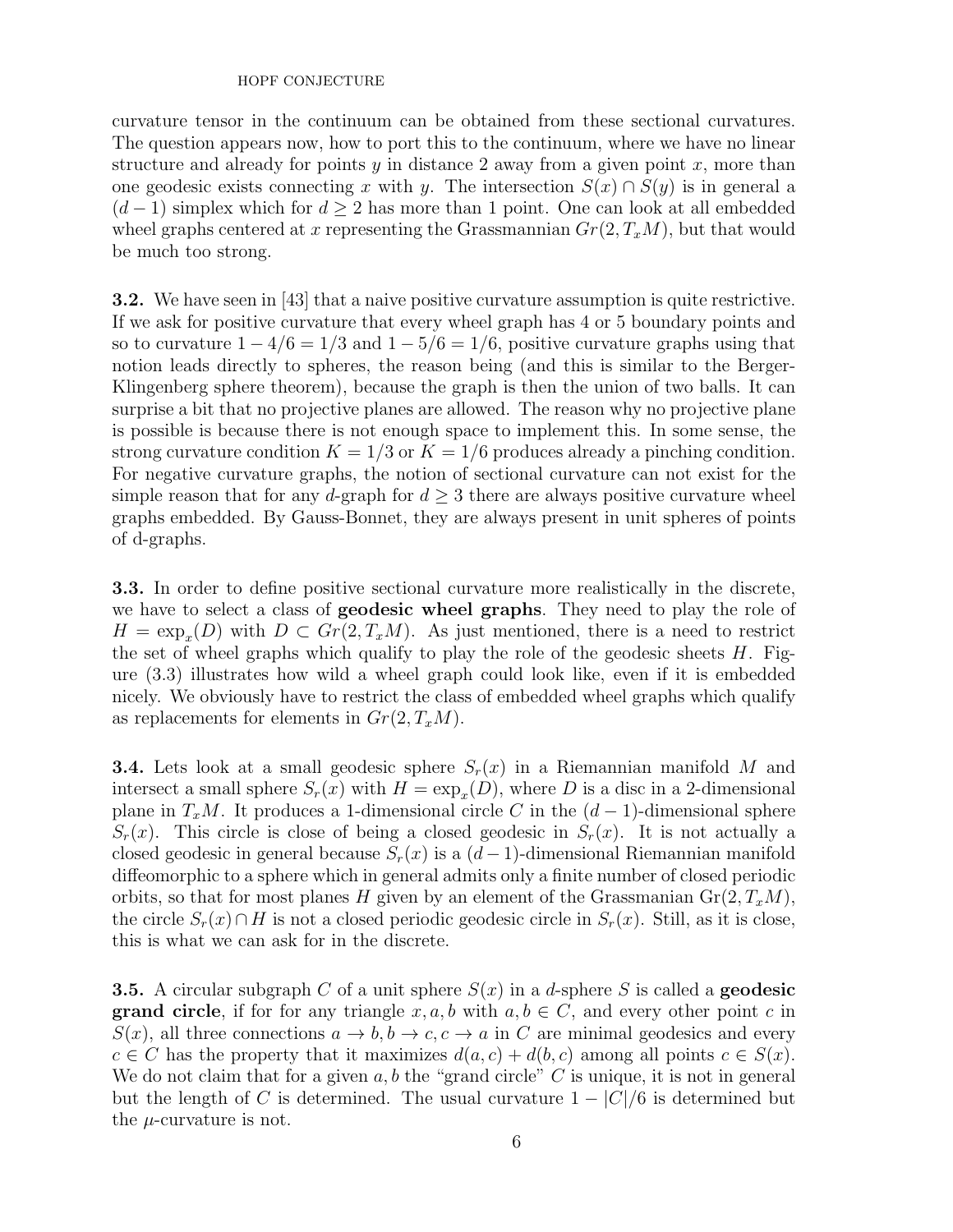

FIGURE 1. Embedded 2-dimensional wheel graphs in  $d$ -graphs can be wild and can in general not serve as the analogue of geodesic surfaces  $H = \exp_x(D)$ . Requiring all wheel graphs to have positive curvature produces only very small graphs. This was shown in [43]. In dimension 2, there are only 6 positive curvature surfaces with this strong definition. In general, they are all spheres.

**3.6.** In the continuum, the definition means that  $C$  is a geodesic triangle through a, b. It might not actually be a closed geodesic as most pairs of points are not part of a geodesic circle if the sphere is not round. But for any two close points  $a, b$  in a sphere  $S(x)$  we can look at a geodesic connecting a, b on a different side than the short connection. In the continuum, we can define it as the geodesic through  $a, b$  which minimizes the total angle difference between end velocity vectors. Also in the discrete, we might have difficulty to prove that c exists if we do not assume  $a, b$  to be neighboring points. Take any geodesic triangle connecting  $a, b, c$  is what we call a **geodesic circle**. Together with x the circle produces a geodesic wheel. It plays the role of  $H = \exp_x(D)$ in the continuum.

### 4. The Hopf sign conjecture

4.1. The classical Hopf conjecture asking whether an even-dimensional positive curvature Riemannian manifold M has positive Euler characteristic  $\chi(M)$  or whether a negative curvature 2d-Riemannian manifold M has positive  $(-1)^{d}\chi(M)$  is maybe the most popular open question in global Riemannian geometry and perhaps even in the entire field of Riemannian geometry [6].

4.2. Despite the elegance and urgency of the Hopf conjectures, they have remained open. The original Hopf conjecture follows in 2-dimensions by Gauss-Bonnet, in 4 dimensions by the **Synge theorem**, Hurewicz and Euler-Poincaré and in the case of hypersurfaces  $M$  because  $M$  is then a sphere by convexity of the enclosed region in the ambient space  $E$ . Under a pinching condition, the conjecture follows from sphere theorems like the Rauch-Berger-Klingenberg sphere theorem. In dimension 4 also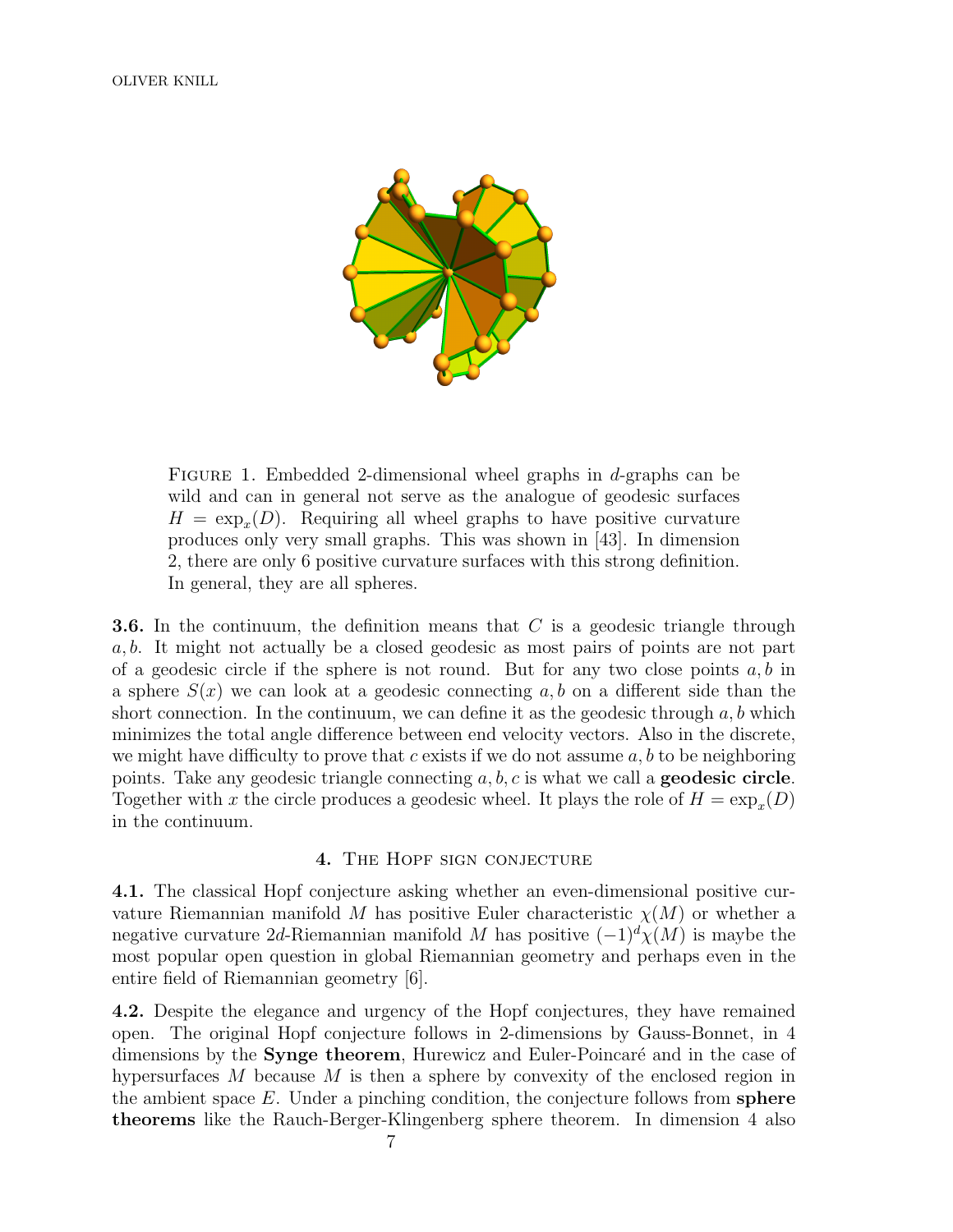the algebraic argument with the Gauss-Bonnet-Chern integrand K works. As Milnor noticed, some clever coordinates allow to write  $K = K_{12}K_{34} + K_{13}K_{42} + K_{14}K_{23} + R_{1234}^2 +$  $R_{1342}^2 + R_{1423}^2$  in terms of sectional curvatures and squares of Riemann curvature tensor entries. Already in dimension 6 and higher the stronger algebraic question fails as an example of Geroch has shown [24, 33].

4.3. A bit stronger than the Hopf conjecture is the following conjecture. The assumption is now not that the sectional curvatures are positive but that there is a measure  $\mu$  for which all geodesic sheets  $H = \exp_x(D)$  have positive curvature at x with respect to the index expectation induced on  $H$ . We say then that  $M$  has **positive sectional**  $\mu$  curvatures.

**Question:** If M is a 2d Riemannian manifold M with positive sectional  $\mu$  curvatures, then it has positive Euler characteristic.

4.4. This is stronger because it implies the classical Hopf conjecture: a general compact Riemannian manifold can be Nash embedded into an ambient Euclidean space  $E =$  $\mathbb{R}^n$ . The natural  $SO(n)$ -invariant measure on the unit sphere S of E induces now a measure  $\mu$  on linear functions  $f(x) = v \cdot x$  with  $v \in S$ . The- $\mu$  curvature of a geodesic disc  $\exp_x(D) \subset M$  with a 2-dimensional disc in  $T_xM$  is then equal to the induced  $\mu$  curvature. So, positive curvature implies positive  $\mu$ -curvature for this particular  $\mu$ . The above conjecture would then imply  $\chi(M) > 0$  and settle the original Hopf conjecture. It is certainly also possible, that the original conjecture is true and the stronger conjecture fails.

4.5. One reason for making the conjecture stronger is that the more general version allows continuous deformations of the measure  $\mu$ , allowing to use deformation techniques. Deformations of the Riemannian metric have been tried early [10] and also Ricci flow techniques suggest new possibilities as the differentiable sphere theorem has shown. In the discrete however, where we are in a combinatorial setting and have no Riemannian metric to deform, we have a measure  $\mu$  which can be deformed in a simplex of measures. When restricting to finite dimensional simplicies, we can use linear programming algorithms.

4.6. The conjecture can now be explored for graphs. The analogue conjecture is:

**Question:** If M is an even-dimensional d-graph  $G$  of positive sectional  $\mu$ -curvatures, then it has positive Euler characteristic.

4.7. Allowing for more general curvatures allows also to revive and explore a more general algebraic Hopf conjecture for Riemannian manifolds:

**Question:** If  $M$  is an even-dimensional positive curvature Riemannian manifold M (in the classical sense), there exists a measure  $\mu$  on the space of Morse functions  $\Omega$  for which the Euler curvature  $K_{\mu}(x)$  is positive.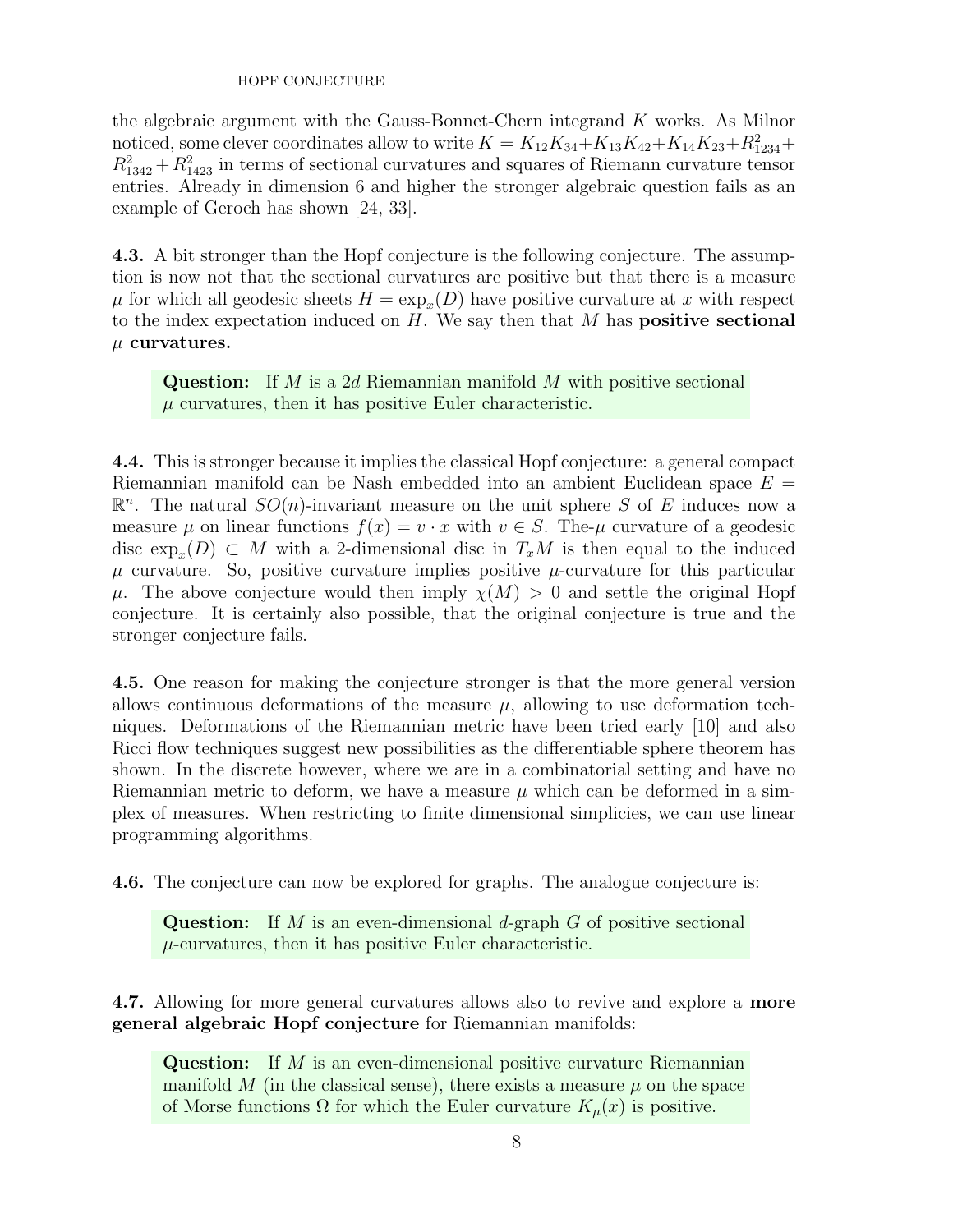**4.8.** If answered positively, this would imply that  $\chi(M) = \int_M K_\mu(x)dx > 0$  and settle the Hopf conjecture. The original algebraic Hopf conjecture [58] was confirmed in dimension 4 by Milnor ([14] Theorem 5 credits an oral communication of Milnor) but it turned out to fail in dimension 6 or higher by counter examples given by Geroch [24, 33] so that positive curvature does not imply positive Gauss-Bonnet-Chern curvature in general. Allowing for more flexibility with respect to the definition of sectional and Euler curvature allows to explore more general questions which can be ported to the discrete:

Question: If M is an even-dimensional graph  $G$  of positive  $\mu$ -curvature, then there exists an other measure  $\nu$  for which the Euler curvature  $K_{\nu}(x)$ is positive.

**4.9.** This again would imply  $\chi(M) = \sum_M K_\mu(x) > 0$  and settle the discrete Hopf conjecture. Why is this exciting? Because this can be checked in principle on every given graph using a finite procedure. It is a linear programming problem: start with a measure  $\mu$  giving positive curvature, now look whether one can modify  $\mu$  to achieve positive Euler curvature at every point. It might well be that the modification will destroy positive sectional curvature at some places, but who cares? We are eventually only interested in the result, the Euler characteristic of G. The deformation could be done similarly than a Ricci flow in a space of measures. This space of measures is a finite dimensional polyhedron in a linear space of measures.

## 5. THE HOPF PRODUCT CONJECTURE

5.1. Finally, let us look at a discrete analogue of the second Hopf conjecture, which is a statement about  $S^2 \times \S^2$ . Classically, the conjecture is that  $S^2 \times S^2$  can not carry a positive curvature metric. The analogue stronger question is:

Question: The manifold  $S^2 \times S^2$  does not admit a  $\mu$ -measure of positive curvature.

5.2. As mentioned in [6], there is a more general question of Yau from 1982 who observed that no simply connected non-negative curvature manifold is known for which it is proven that there is no positive curvature metric. Here is the adaptation of the Yau question to graphs:

Question: Is there a simply connected d-graph G admitting a  $\mu$  measure of non-negative curvature for which one can show that it has no  $\mu$  measure of positive curvature?

**5.3.** The  $S^2 \times S^2$  Hopf conjecture in the discrete becomes:

**Question:** No graph implementation of  $S^2 \times S^2$  admits a  $\mu$ -measure of positive curvature.

5.4. Given any concrete graph, this is a linear programming problem. We can get a  $\mu$ -curvature on  $S^2 \times S^2$  which has constant Euler curvature. We need to know whether this can be deformed so that all sectional curvatures are positive.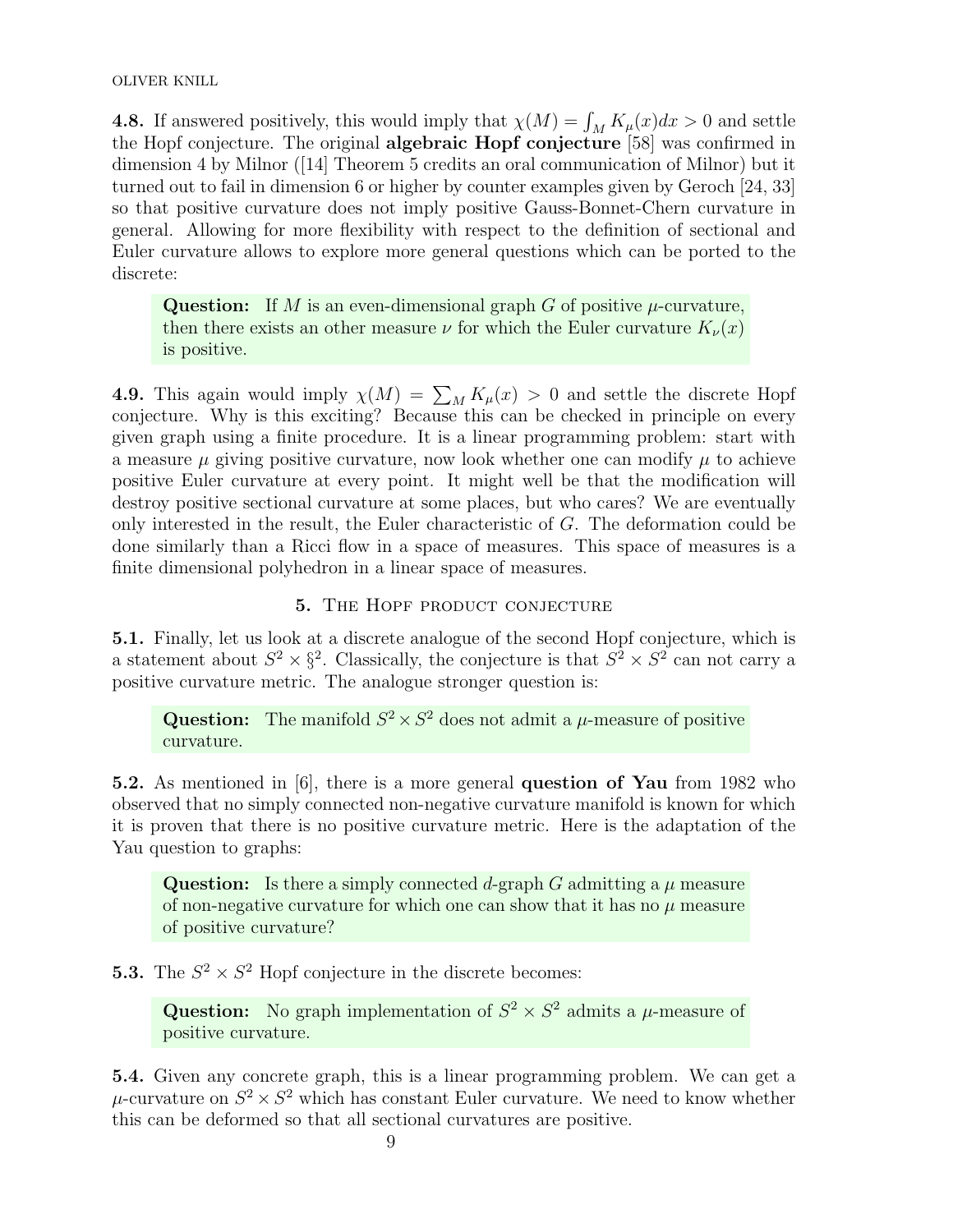# 6. Positive curvature 2-graphs

6.1. A 2-graph is a finite simple graph for which every unit sphere is a 1-sphere, that is a circular graph with 4 or more vertices. It is realized as a convex polyhedron of positive curvature if the angle sum  $\alpha(x)$  at every vertex satisfies  $K(x) = 1-\alpha/(2\pi) > 0$ . A polyhedron can be seen as a topological 2-manifold in which the curvature is a pure point (Dirac) measure supported on finitely many points and such that every face is a triangle. We say then that the graph  $G$  is **realized as a positive curvature** polyhedron in  $\mathbb{R}^3$ . The Gauss-Bonnet theorem tells  $\sum_x K(x) = \chi(G)$ . Here is the discrete Hopf statement in two dimensions: if a finite simple 2-graph  $G$  with  $n$  vertices is realized as a positive curvature polyhedron, then it has positive Euler characteristic. As the convex hull in the geometric realization is a ball, we know even that  $G$  is a 2sphere. The reverse is true. If  $G$  is a 2-sphere it can be realized as a positive curvature polyhedron.

6.2. The notion of positive curvature allows also to put positive curvature on the discrete projective plane. There is an implementation of the projective plane with 15 vertices for which we constructed by hand an average of 65 index functions  $i_f(x)$ which add up to a positive curvature. The strategy was to make a list of 15 index functions with 3 critical points each such that  $f_i(j) = 1$ , then take combinations to get all coordinates positive. This linear programming problem could be solved by hand. In general, we might want to use a computer and the simplex algorithm.

6.3. Are there other cases beside the two-dimensional cases, where the discrete Hopf conjecture is verified? We can verify it for hypersurfaces in Euclidean spaces.

## 7. About the classical Hopf conjecture

**7.1.** A smooth compact even dimensional Riemannian manifold M is defined to have positive curvature if all sectional curvatures are positive. Heinz Hopf conjectured that such a manifold M must have positive Euler characteristic  $\chi(M)$ . This is the famous Hopf conjecture. In two dimensions, the statement is well known, as the classification of surfaces shows that any positive curvature manifold is either a sphere or a projective plane, which both have positive Euler characteristic. In dimension 2 it follows also by Gauss Bonnnet as sectional curvature agrees then with Euler curvature. The 2-sphere has Euler characteristic 2 the projective plane, the quotient of a  $\mathbb{Z}_2$ action on the 2-sphere has Euler characteristic 1. One can assume the manifold to be orientable in Hopf as taking a double cover doubles the Euler characteristic.

**7.2.** The definition of sectional curvature for a two dimensional plane P in  $T_xM$ spanned by v, w is  $(K(x, v, w)) = R(v, w, v, w)/|v \times w|^2$ , where R is the Riemann curvature tensor at x. A tensor-free definition is the Bertrand-Puiseux formula  $\lim_{r\to 0}(|C_0(r)| |C(r)|$ ) $3\pi/r^3$ , where  $C_0(r)$  is a circle of radius r in the flat plane and  $C(r)$  is a circle of radius r in the 2-dimensional surface  $\exp_x(P)$ . [ One of the difficulties when defining the analogue of geodesic patches  $\exp_x(D)$  is to describe what circular subgraphs  $S(x)$ should be the analogue of  $\exp_x(D) \cap S_r(x)$ .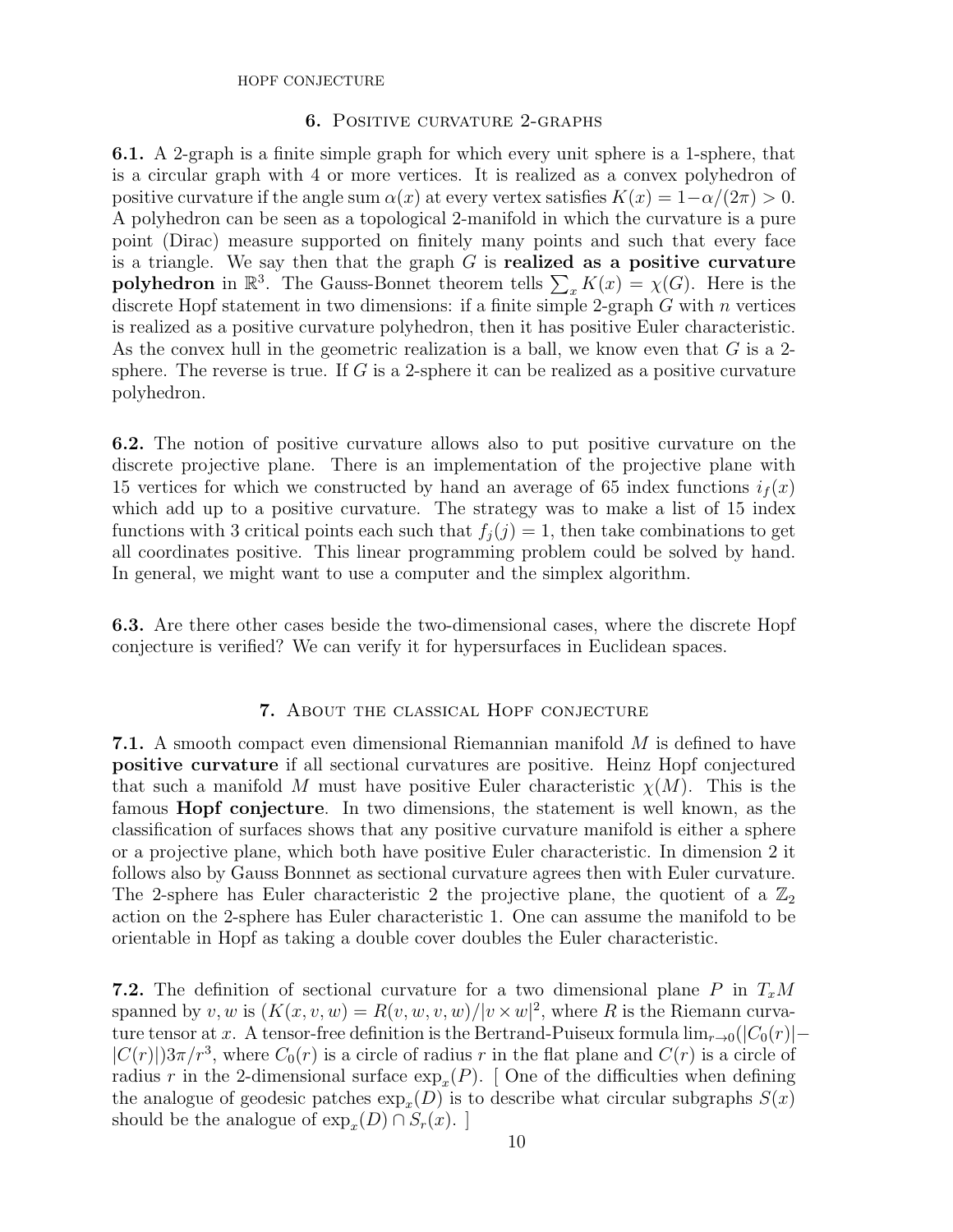7.3. Sphere theorems give an other hint: if the manifold is orientable and the sectional curvatures are sufficiently pinched, meaning that the maximal and minimal curvature ratio is smaller than 4 at every point, then the manifold is a sphere and as even dimensional spheres have all Euler characteristic 2 by the Schläfli [54] formula  $\chi(S^n)$  =  $1 + (-1)^n$  the Hopf conjecture holds under a pinching condition. The differentiable sphere theorems even give more hints: the Ricci flow smooths out a positive curvature manifold and deforms it to a sphere. However, the Ricci flow techniques are difficult; it is necessary to regularize the flow for example. It is not inconceivable that some sort of curvature heat flow smooths the geometry and deforms a positive curvature manifold to some generalized space form, where Euler curvature is positive everywhere. None has been found so far, but there is a nagging suspicion that there could be a matching deformation flow. But such a deformation argument might not exist. Worse yet, the conjecture could be wrong.

7.4. There is a substantial difference between non-negative curvature and positive curvature but the product Hopf conjecture explains that the differences are not yet understood. Many examples are given in [59]. A non-negative curvature manifold can be the flat 2-torus for example or then  $S^2 \times S^2$ , which as a product of two positive curvature manifolds has non-negative curvature. The Hopf question about positive curvature metric on  $S^2 \times S^2$ . can be asked for graphs also: can we find an average of Poincaré-Hopf indices on a discrete  $S^2 \times S^2$  (for the Cartesian product in graphs, see [39] such that the product of a d graph and a q graph a  $p + q$  graph), such that this curvature is positive? If that is the case, then very likely also in the continuum that some index average on the manifold is positive.

## 8. ATTACKS ON THE HOPF CONJECTURE

**8.1.** The Hopf product problem like putting a positive curvature metric on  $S^2 \times S^2$ is less clear. Results like [57] telling that no positive metric implementation can be embedded in  $\mathbb{R}^6$  suggest that no positive metric can exist after all. The sign conjecture is reasonable for many reasons. In  $[57]$  it is also shown that if the 2d manifold is embedded in  $R^{2d+2}$ , then  $b_2 = 0$  and  $\chi(M) > 0$ . It holds in dimension 2 and 4 and in the positive curvature case under a pinching condition by the sphere theorems. Also, if the  $2d$ -manifold  $M$  is a product of smaller dimensional 2-manifolds with positive curvature then because the curvatures multiply  $K(x_1, \dots, k_d) = \prod K(x_i)$  one has a positive Euler integrand and positive Euler characteristic, also because  $\chi(M) = \prod_i \chi(M_i)$  by general principles. The paper [10] mentions a curious relation between the product conjecture and the sign conjecture: if a positive curvature metric would exist on  $S^3 \times S^3$ , then this would give a negative answer to the sign conjecture.

8.2. An early approach the Hopf conjecture has been through Gauss-Bonnet-Chern but that failed. This is not the end of the approach however as one can imagine that some other curvature satisfying Gauss-Bonnet is positive under a positive curvature assumption. Any probability measure  $\mu$  on the space  $\Omega$  of Morse functions produces a curvature as index expectation  $K(x) = E[i_f(x)]$ , where  $i_f(x)$  is the Poincaré-Hopf index satisfying  $\sum_{x} i_f(x) = \chi(M)$ . It is not excluded that some average of indices produces a curvature which is positive for positive curvature manifolds. (Weinstein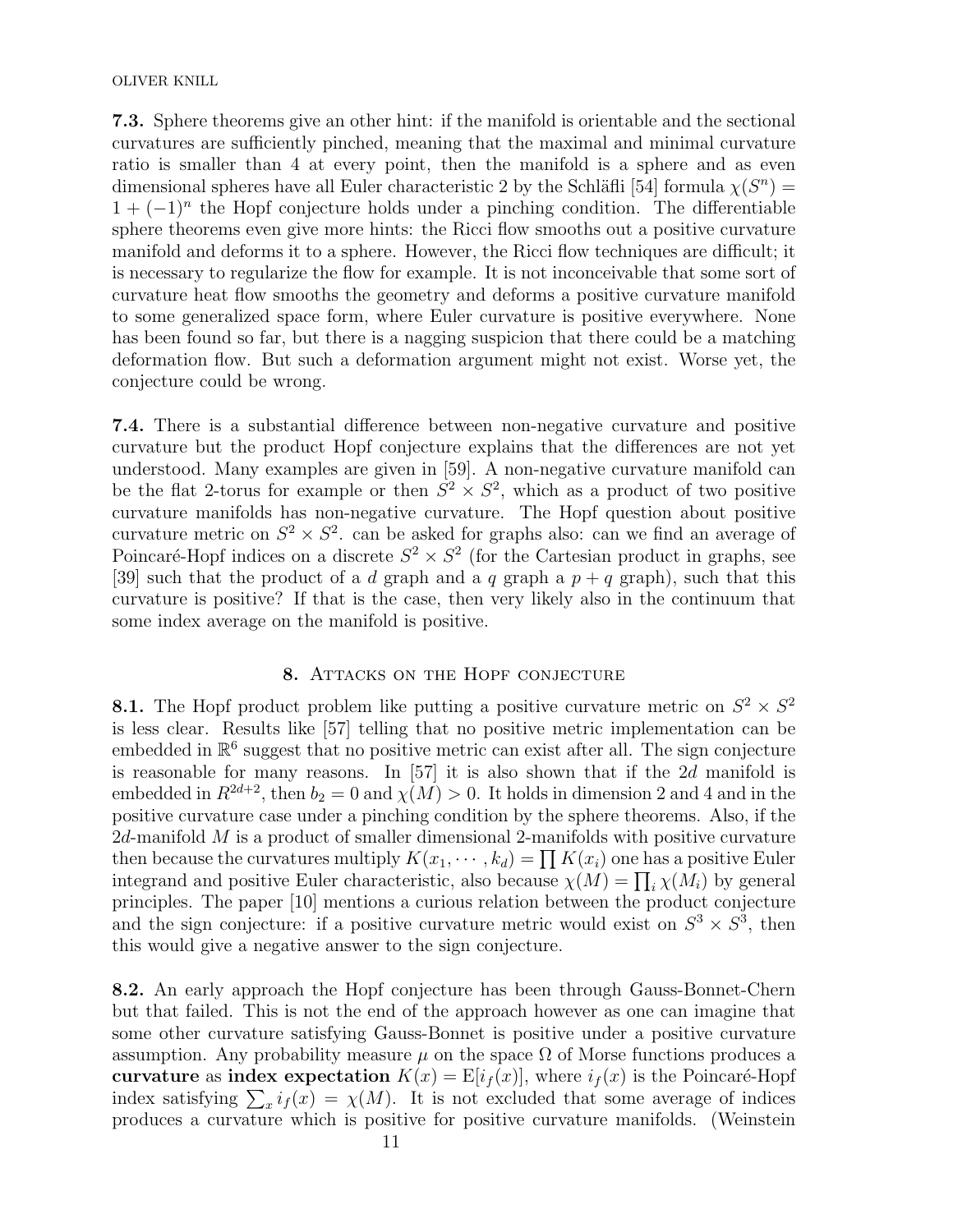excluded curvatures coming from curvature tensors satisfying some semi-algebraic conditions.) But the integral geometric curvatures obtained by averaging Poincaré-Hopf indices are not necessarily of this form. While this would settle the Hopf conjecture, no such measure has emerged yet. Integral geometric methods in differential geometry trace back the mathematical genealogy lines like Banchoff-Chern-Blaschke. [4]

8.3. An other approach is to find a Morse function which has only critical points of positive indices  $i_f(x) \geq 0$ , where  $i_f(x) = 1$  at all critical points. Poincaré-Hopf  $\chi(G) = \sum_x i_f(x)$  gives from this then positive Euler characteristic and would settle the conjecture. The idea for such a function  $f$  comes from the idea of embedding the surface in a surrounding space which has a natural function  $f$  with nearly flat level curves. This approach borrows from the fact that if  $M$  is a positive curvature hypersurface in an odd dimensional space, then indeed, there is such a function and the Hopf conjecture is true.

**8.4.** The Morse inequalities  $b_k(G) \leq c_k(G)$ , where  $b_k$  are the Betti numbers and  $c_k$  the minimal number of critical points a Morse function can have of Morse index  $k$ , assures even that the odd Betti numbers are zero (implying again by Euler-Poincaré  $\chi(G)$ )  $\sum_{k}(-1)^{k}b_{k} > 0$ . If one would find a Morse function f with just two critical points, the maximum and minimum, then by Reeb's theorem or by Lusternik-Schnirelmann, one would have a sphere. Since there are positive curvature manifolds which are not spheres, this statement is definitely too strong. But one can try to exclude critical points with odd index. We have so far not seen any even dimensional orientable positive curvature manifold which does not allow a Morse function with only even Morse indices and so only even non-zero Betti numbers.

8.5. Cohomology is an other attack angle. A bit weaker is the statement that positive curvature implies that all odd Betti numbers are zero. The four dimensional complex projective plane has the Betti vector  $\vec{b} = (1, 0, 1, 0, 1)$  so that the Morse inequalities assure that any Morse function must have a critical point x of Morse index  $m(x) = 2$ . This complex two plane  $\mathbb{C}P^2$ ) which is homeomorphic to  $S^5/S^1$ , is an example, where the geometry forces any Morse function to have a critical point of Morse index 2. Equipped with the natural metric, this manifold satisfies the quarter pinching condition showing that the sphere theorems are sharp with respect to the pinching constant.

8.6. The four dimensional case is special also as the Hopf conjecture is then already a consequence of the Synge theorem [56]. The Synge theorem assures that an orientable manifold of positive curvature is simply connected and if non-orientable has fundamental group  $\mathbb{Z}_2$ . This is a result from calculus of variations: a homotopically non-trivial closed geodesic is a critical point of a variational problem. The analogue of the second derivative test which is given in the form of the Jacobi equations shows however that this can not be a minimum. A "rubber-band" on an orientable positive curvature surface slips off as it can be made smaller by moving it. A rubber band on a doughnut however is stable if it is placed at the most narrow part of the doughnut. The non-orientability also prevents a some rubber bands to slip off a projective plane. In four dimensions, also Gauss-Bonnet worked as the algebraic Hopf conjecture holds there.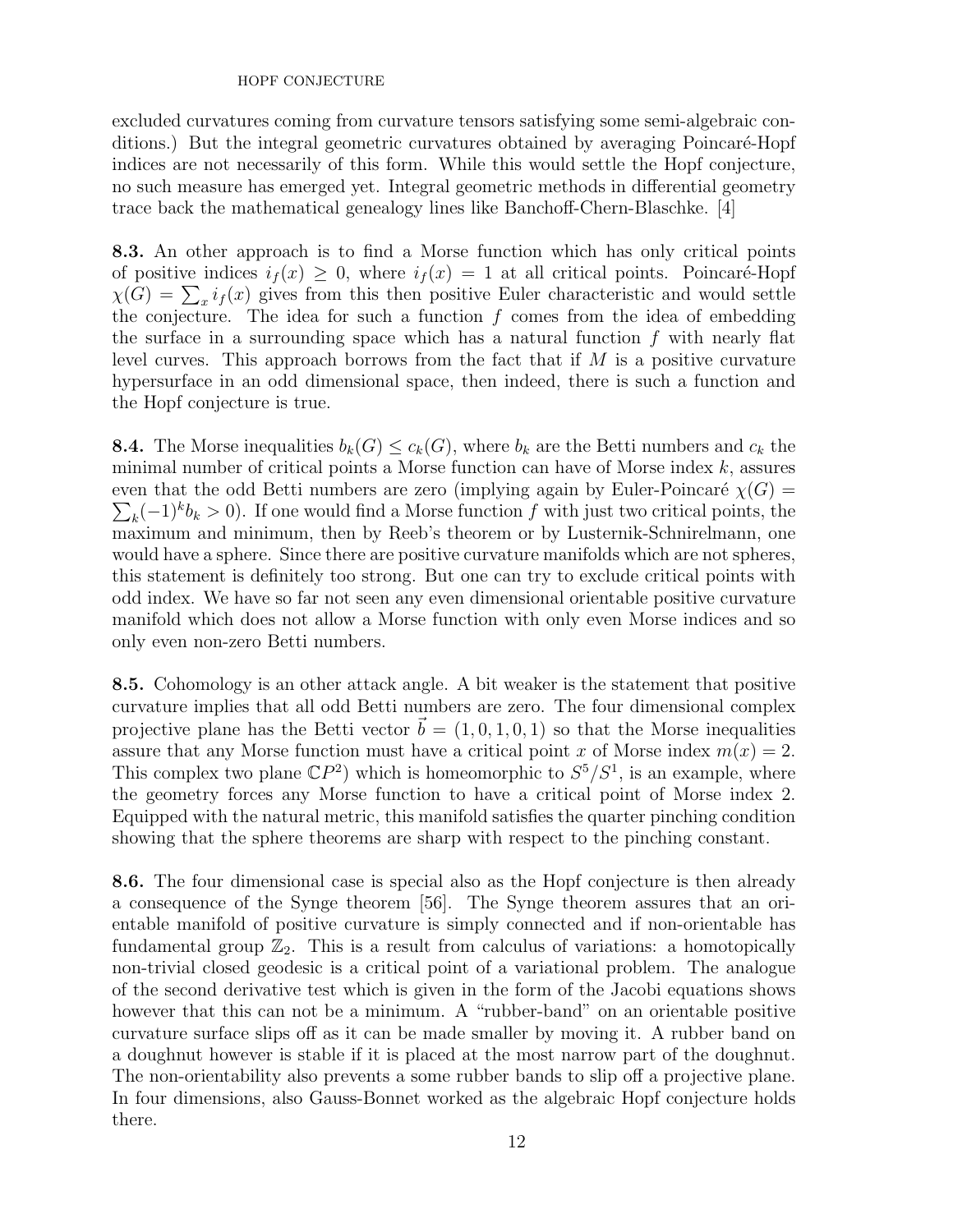OLIVER KNILL

8.7. The Morse case can be written a bit differently. On an even dimensional manifold, we can write the symmetric index  $j_f(x) = (i_f(x)+i_{-f}(x))/2$  as  $j_f(x) = 1-\chi(B_f(x))/2$ , where  $B_f(x) = S(x) \cap \{f(y) = f(x)\}\$ is the center manifold at x. In the Morse case, at a critical point,  $B_f(x)$  is then either empty or a product of two spheres. The negative indices can occur only if both factors have even dimension. In the simplest case of  $d = 2$ , the center manifold  $B<sub>f</sub>(x)$  at a critical point is either empty or the product  $S_0 \times S_0$  of two zero dimensional spheres. Indeed, at a maximum or minimum,  $B_f(x)$ is empty and at a saddle point the level curve through the origin is a crossed pair of lines which intersects a small geodesic circle  $S_r(x)$  in 4 points.

## 9. AN ILLUSTRATION USING HYPERSURFACES

9.1. To illustrate the idea of preventing classes of critical points which leads via Morse inequalities to bounds on the Betti numbers, let us prove the following elementary hyper surface sphere theorem. already investigated early by Hopf [26]. We restrict to 4-manifolds. In general, for positive curvature 4 manifolds, the relation  $b_1 = 0$  by the simply connectedness (Synge) and  $b_3 = 0$  by Poincaré duality so that the Hopf conjecture in 4 dimensions follows already from the fact that all odd Betti numbers zero zero leading to a homology sphere and so Euler characteristic 2 as only  $b_1 = b_4 = 1$ and the others are zero. But we want to illustrate the center manifold method. A hypersurface M of positive curvature bounds a convex region in  $\mathbb{R}^{d+1}$  so that it bounds a solid sphere and must be a sphere, but the we want to explain the local method.

**9.2.** Here is a weak Synge type result establishing  $b_1 = 0$  for hypersurfaces:

There can not be any critical point with Morse index 1 or 3 if  $M$  is a compact 4-manifold with positive curvature which is embedded as a hypersurface in  $E = \mathbb{R}^5$ .

*Proof.* If there is such a point x, the center manifold  $B<sub>f</sub>(x)$  is disconnected as it is  $S^{k-1} \times S^{4-k-1}$  for  $k = 1$  or  $k = 3$  which means  $B_f(x) = S_2 \times S_0$ , the union of two 2-spheres. They are asymptotically symmetric with respect to  $x$ . Without loss of generality, we can assume  $f(y) > f(x)$  for y in the interior of the spheres  $B_f(x) =$  ${y \mid f(y) = f(x), d(x, y) = r}.$  Take a two dimensional plane through x which is tangent at points  $y, y'$  to the two spheres, where the two spheres are on different sides. Positive curvature implies that  $f(\phi y) > 0$  and  $f(\phi y') > 0$ . But one of the points  $\phi(y)$ ,  $\phi(y')$  is in the interior of  $B_f(x)$ , the other outside. This is a contradiction. Therefore, it is not possible that  $B_f(x)$  is disconnected. Having excluded disconnected  $B_f$ , we have excluded critical points of Morse index 1 or  $n-1$ . The Morse inequalities tell now that  $b_1 = -0$ . By Poincaré-duality, one has  $b_3 = 0$ .

**Hopf for hypersurfaces:** If  $M$  is an 4-dimensional compact positive curvature Riemannian manifold which is realized as a smooth hypersurface in the Euclidean space  $E = \mathbb{R}^5$ , then any ambient linear function f in E which is Morse on M has only critical points with positive index. Either by Poincaré-Hopf or the Morse inequalities, positive Euler characteristic follows.

*Proof.* One knows that for almost all linear functions f in the ambient space  $E$ , the induced function on M is a Morse function. Lets just take a linear function f in  $E$ which induces a Morse function  $f$  on  $M$ . We show that  $f$  can not have indices of Morse index 1 or 3. The symmetric index  $j_f(x) = (i_f(x) + i_{-f}(x))/2$  is  $1 - \chi(B_f(x))/2$ , where  $B_f(x) = S(x) \cap \{f(y) = f(x)\}\$ is the center manifold. This center manifold is a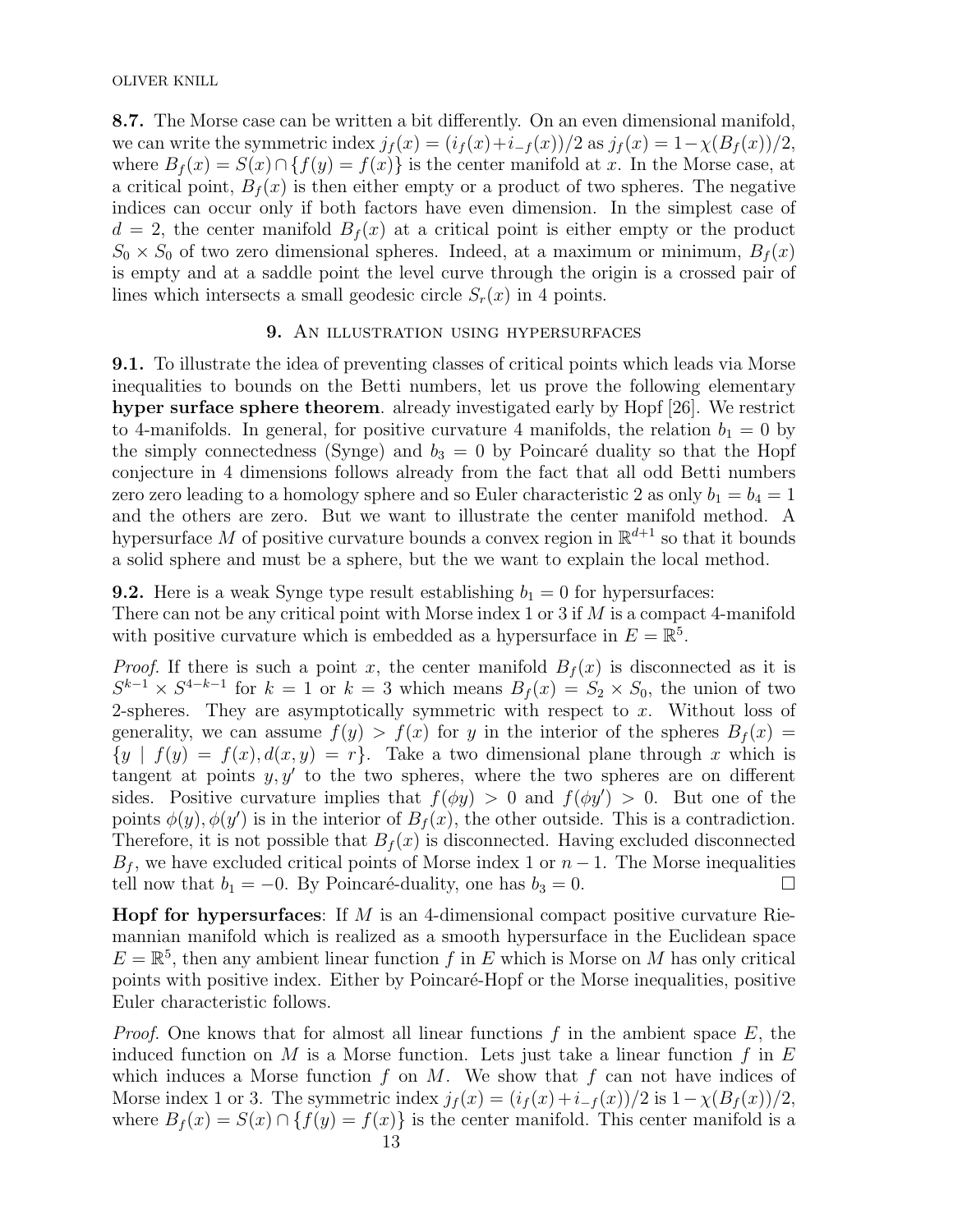2-dimensional sphere in the regular case (leading to  $j_f(x) = 1 - 2/2 = 0$ ) or a product of two spheres  $B_f = S_2 \times S_0$  or  $B_f = S_0 \times S_2$  (for Morse index 1 or 3) or then empty for maxima or minima (Morse index 0 or 4) or then  $B_f = S_1 \times S_1$  in the case of Morse index 2.

To prove the result in the 4 dimensional case we only have to exclude  $S_2 \times S_0$  and  $S_0 \times S_2$  as critical manifolds  $B_f(x)$ .

Take a two dimensional plane P in through x in E which is tangent to  $B_f(x)$ . On this plane, f is constant as it is defined on a two dimensional plane tangent to a surface  $B<sub>f</sub>(x)$  on which f is constant and because f is linear. The space  $B<sub>f</sub>(x)$  is disconnected. The two dimensional plane will in general not be tangent to the other component. But the plane is  $r^3$  close on be tangent on the other connected component of  $B_f(x)$ . Now apply the exponential map to  $P$  at  $x$ , (this is defined as  $P$  can be naturally be identified with part of the tangent space  $T_xM$ ). This produces a non-linear surface  $H = \exp_x(D)$ which is in M and on  $S_r(x)$  of order  $r^2$  away from P on one side. But  $H \cap S_r(x)$  is empty as its function values changes everywhere to a either positive or negative value  $\frac{1}{2}$  except at x.

**9.3.** In two dimensions,  $B_f(x)$  is empty for the maxima and minima and the 4-point space  $S_0 \times S_0$  at a saddle point. The later does not happen for positive curvature. It has also been realized by Hopf already that any positive curvature manifold which is not a sphere can not be written as a hypersurface in an Euclidean space. Also, as Hopf remarked, it implies things like that the projective plane can not be embedded into  $\mathbb{R}^3$  or that the complex plane  $\mathbb{C}P^2$  can not be embedded into  $\mathbb{R}^5$ . This 4-manifold is homeomorphic to  $S^5/S^1$  and Betti number  $(1, 0, 1, 0, 1)$ .

**9.4.** The notion of center manifold  $B_f(x)$  can also be considered in the discrete. For an even dimensional d-graphs, we can write the symmetric index  $j_f(x)$  as  $j_f(x)$  $1 - \chi(B_f(x))/2$ , where  $B_f(x) = \{S(x) \cap \{y \mid f(y) = f(x)\}\$ is the central manifold at x. In the Morse case,  $B_f(x)$  is either a sphere of dimension  $d = 2$  (the regular case) or the product of two spheres and so has  $\chi(B_f(x)) \in \{0,4\}$ . If f induces on  $B_f(x)$  a Morse function, then we can compute  $\chi(B_f(x))$  by computing more central manifolds. Now, we can say when G has positive curvature. In the case  $d = 2$ , the graph has positive curvature if there is a probability measure  $\mu$  on Morse functions for which  $K(x) = E[j<sub>f</sub>(x)]$  is positive everywhere. Positive curvature graphs in the old sense have positive curvature but there can be more.

### 10. CONSTRUCTING MEASURES

10.1. Here is a construction of a curvature  $K(x)$  on M which is positive on most of M. The construction works locally in a geodesic patch, where we can use geodesic coordinate systems. The problem of doing that globally over the entire manifold is not done as it would prove the Hopf conjecture. Here is a proposition which is not so surprising seeing that one can find a diffeomorphism  $\phi$  from M to an other manifold N which is mostly a sphere, take from there the measure  $\mu$  obtained from a Nash embedding which leads to the Gauss-Bonnet-Chern curvature which is then positive, the use  $\phi$  to produce Morse functions on the ambient space of M. It is not so much the result which is interesting, it is the proof which links sectional curvatures with  $\mu$ -curvature.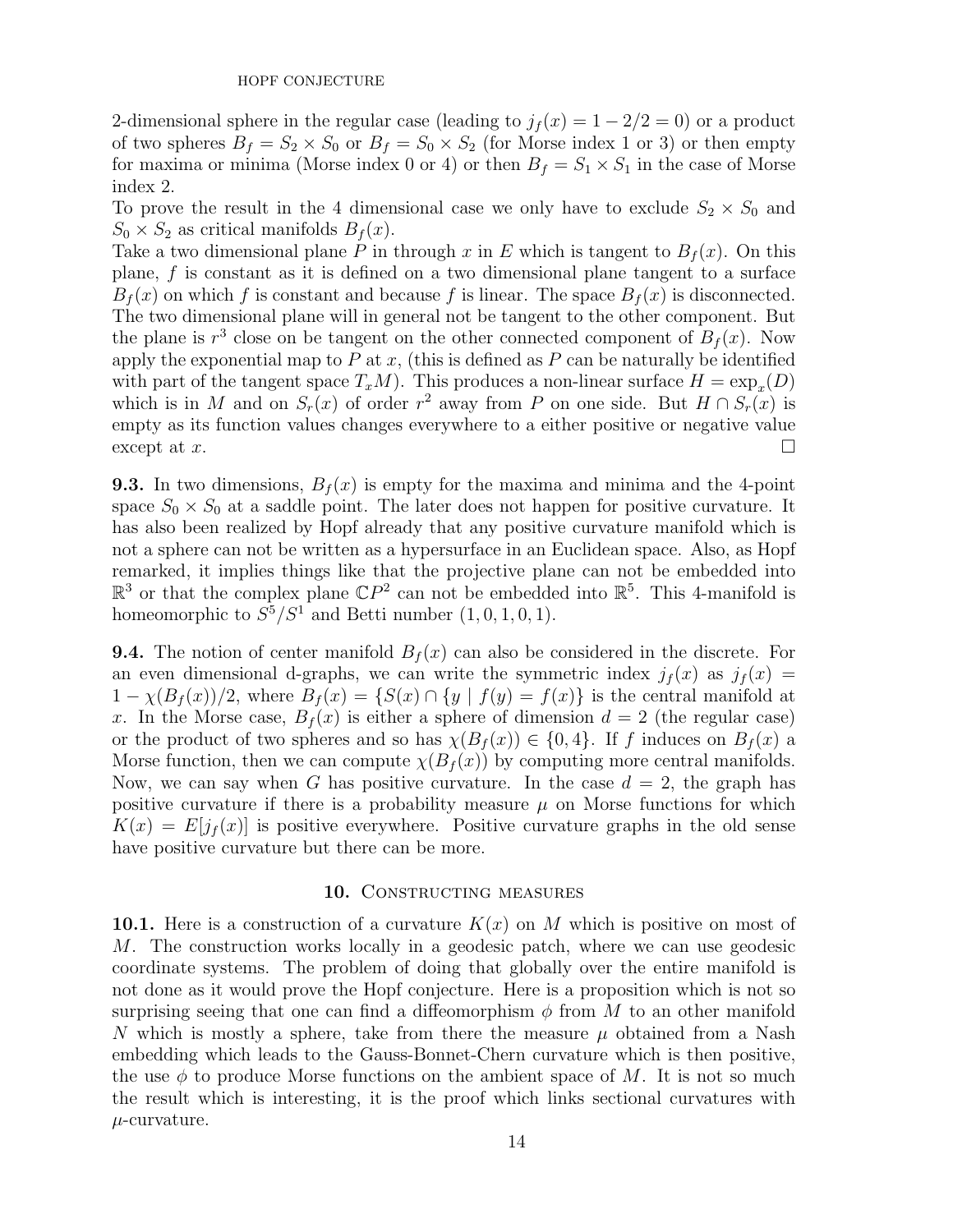Proposition 1. Given a Riemannian manifold M of positive curvature and an open patch  $U = \exp_x(D)$  with a ball  $D = B_r(0) \subset T_xM$  of radius smaller than the injectivity radius of M at x, then there is a measure  $\mu$  on Morse functions of M such that the index average curvature  $K = K_{\mu}$  is positive everywhere in U.

## 10.2.

*Proof.* If f is in the set  $\Omega$  of Morse functions on M, the Poincaré-Hopf theorem  $\sum_{x} i_f(x) = \chi(M)$  expresses the Euler characteristic  $\chi(M)$  as a sum of its Poincaré-Hopf indices  $i_f(x)$ . Any probability space  $(\Omega, \mu)$  of Morse functions then defines a curvature by expectation  $K(x) = E[i_f(x)]$ . Fubini leads to Gauss-Bonnet  $\int_M K(x) dV(x) =$  $\chi(M)$ , where the volume measure dV is normalized to be a probability measure on M.

By Nash,  $M$  can be isometrically embedded in an ambient Euclidean space  $E$ . The set of linear functions  $f(x) = v \cdot x$  with v in the unit sphere S of E induces a probability space  $(\Omega, \mu)$  if  $\mu$  comes from the normalized volume probability measure on S. Almost every  $f \in \Omega$  is Morse restricted to M and induces a Morse function on any geodesic disc  $H = \exp_x(D)$ , where  $D \subset T_xM$  is a small disk in a 2-plane of  $T_xM$ . The index expectation curvature at  $x \in H$  has the same sign than the Gauss curvature of the surface  $H$  and so the sectional curvature of  $H$ . By assumption, these sectional curvatures are all either positive or negative.

Write  $z = x$  with  $z_j = (x_{2j-1}, x_{2j})$ . A point  $(w = (w_1, \dots, w_d), f_1, \dots, f_d)$  in the probability space  $M \times \Omega^d$  defines a new function F in  $\Omega$ . Its definition is local. [A parametrized partition of unity could make it global, using Sard to keep it Morse but there is a problem with controlling the curvature in the intersection of patches.] Near a given  $x \in M$ , find geodesic coordinates  $z = (z_1, \ldots, z_d)$  in a neighborhood U. Define for any  $w \in M$  and  $z \in U$  a new Morse function  $F(z_1, \ldots, z_d) = f_1(z_1, w_2, \ldots, w_d) +$  $\cdots + f_d(w_1, \ldots, w_{d-1}, z_d)$  in U. Having a map  $M \times \Omega^d \to \Omega$  defines by push forward of  $dV \times \mu^d$  a new measure  $\nu$  on  $\Omega$ . Expectation of  $i_F(x)$  over  $(\Omega, \nu)$  defines a new curvature  $K(x)$ . A critical point  $z = (z_1, \ldots, z_d)$  for F necessarily is simultaneously a critical point for the functions  $z_k \to g_k(z_k) = f_k(w_1, \ldots, w_{k-1}, z_k, w_{k+1}, \ldots, w_d)$  and the index  $i_F(z)$  is the product  $i_F(z) = \prod_k i_{g_k}(z_k)$ . Unlike the Gauss-Bonnet-Chern integrand which by Geroch can fail to have a definite sign for  $d \geq 3$  and some positive curvature  $M$ , the curvature  $K$  has the right sign.

Under the positive curvature assumption, we have  $E[i_{g_k}(z_k)] > 0$  for all k and all z, w. For negative curvature, we have  $E[i_{g_k}(z_k)] < 0$  for all k. Because the random variables  $i_{g_k}(z_k)$  are independent on  $M \times \Omega^d$  they are also uncorrelated, so that  $K(z) =$  $E[i_F(z)] = \prod_{k=1}^d E[i_{g_k}(z_k)]$  which is positive for positive curvature and negative for odd d and negative curvature. Gauss-Bonnet now assures that  $\int_M K(z) dV(z) > 0$  in the positive curvature case and that  $(-1)^d \int_M K(z) dV(z) > 0$  in the negative curvature case.

10.3. We get so the following statement: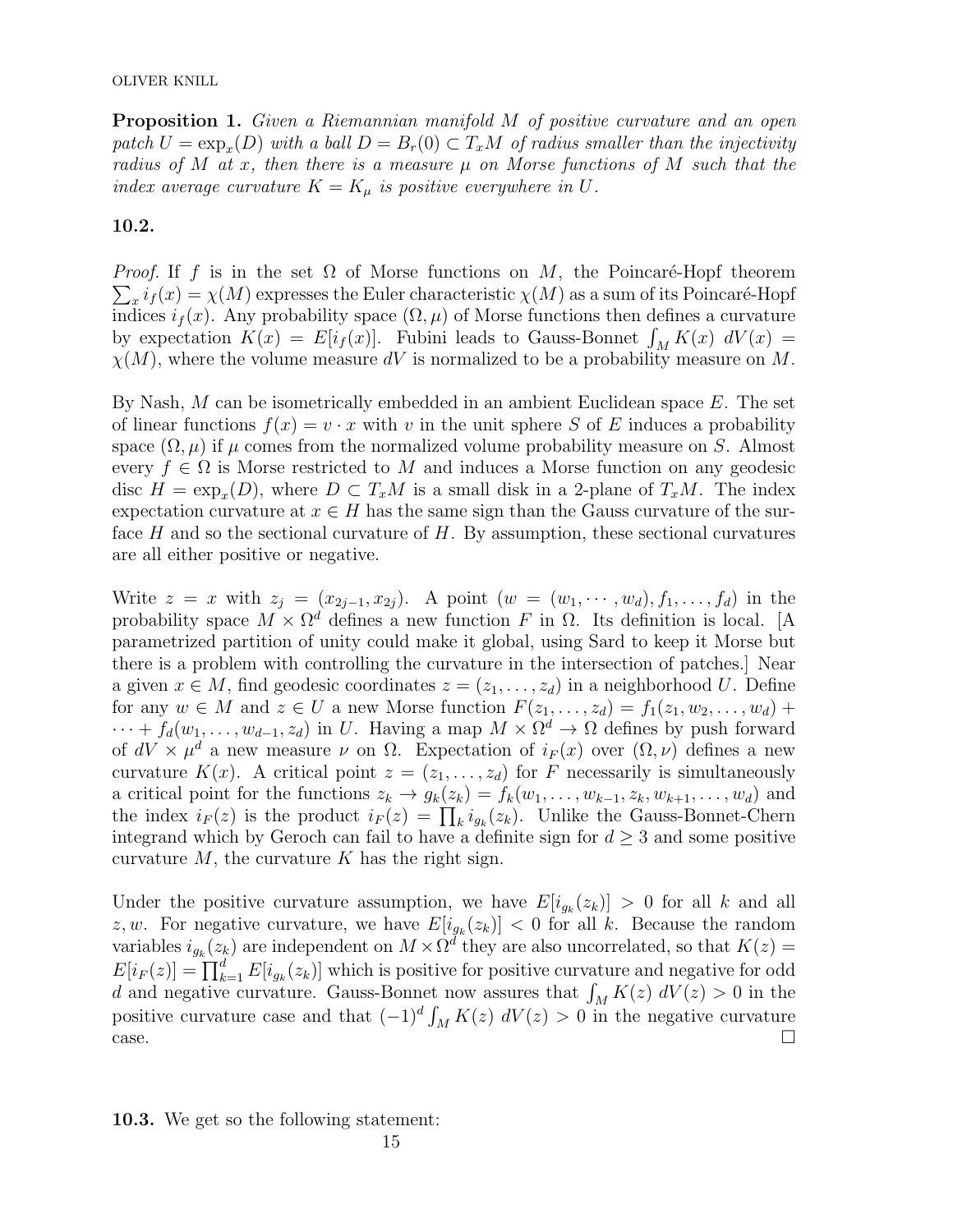

FIGURE 2. By embedding a suitably deformed manifold into an ambient Euclidean space one can establish that any manifold can have positive Gauss-Bonnet-Chern integrand on an arbitrary large part of the manifold. That statement is not so interesting. What is interesting is a construction of  $K_{\mu}$  which involves the sectional curvatures.

**Corollary 1.** Given a positive curvature 2d-manifold M and  $\epsilon > 0$ . There exists a subset U of measure larger than  $Vol(M) - \epsilon$  and a  $\mu$  curvature K satisfying the Gauss Bonnet-Chern relation  $\int_M K dV = \chi(G)$  such that K is positive on U.

*Proof.* By doing the construction of the proof independently in each  $U_k$  of a finite disjoint collection  $U_k = \exp_{x_k}(B_{r(x)})$  with  $r(x_k)$  is smaller than the injectivity radius at  $x_k$ , there exists a  $\mu$ -curvature K which is positive in U. Since the  $U_k$  are disjoint, we can form a partition of unity of M where only one of the functions  $\rho_k$  1 on each of the sets  $U_k$  and zero on the other sets. If  $F_k$  are the Morse functions constructed on  $U_k$  as done in the proposition, then by parametrizing the partition of unity we can get (using Sard, see in the more detailed form given by [47]) that most of the gluing produces indeed global Morse functions even-so they must become wild in  $M \setminus \bigcup_k U_k$ .

10.4. This does by no means solve the Hopf conjecture as the curvature K could be very negative in the remaining part of measure  $\epsilon$  and render  $\int_M K dV$  negative. And we have currently no idea how to control the curvature there. Note for example that we can for any 2-surface produce a metric that has positive curvature on most of the manifold: take a sphere and attach tiny handles to it. The handles can have arbitrary small area and still produce negative Euler characteristic.

10.5. We are not aware how to deform the Riemannian metric to achieve this for the Gauss-Bonnet-Chern integrand and Geroch's example shows that such an attempt is futile in general. Constructing more general measures allowed us to do that. Unfortunately, we can not control the places where the different patches are glued with the partition of unity. The different patches would have to be aligned nicely in order to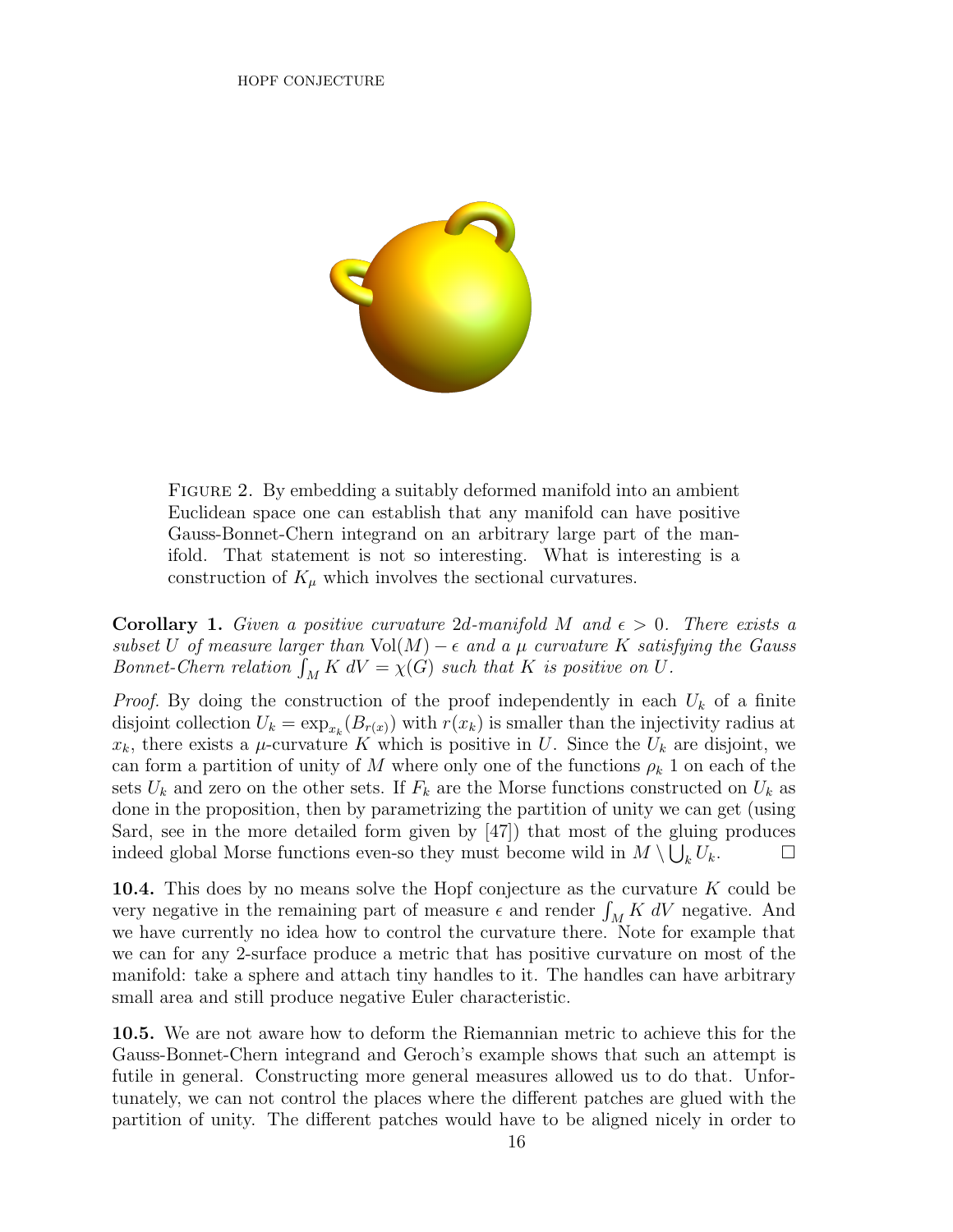control the curvature there. It is not excluded however that one can make the argument global for certain classes of manifolds.

# 11. DISCRETE AND CONTINUUM

11.1. Finally, we want to look at the problem whether the discrete and continuous results can be linked in some way. Given a compact Riemannian 2d-manifold M of positive curvature. Let  $G = (V, E)$  be a finite simple 2d-graph which triangulates M. Assume that M is isometrically embedded in an Euclidean space. We can assume that the vertices  $v \in V$  are points in M and so in E. Let  $\mu$  be the usual rotational homogeneous rotationally invariant measure on linear functions. Almost all linear functions  $f(x) = v \cdot x$  in E with  $|v| = 1$  are both Morse functions on M as well as locally injective function on G. Now, if G is fine enough the sectional  $\mu$  on G as defined here is positive too. If the sign Hopf conjecture is true for graphs, then  $\chi(G) > 0$  but as  $\chi(G) = \chi(M)$  if the triangulation is fine enough, we also have  $\chi(M) > 0$ .

11.2. This argument is convincing but it needs to be made more precise. There is previous work which does similar things like [12]. Let us state this

Question: If the Hopf conjecture holds for finite simple 2d-graphs G with positive  $\mu$  sectional curvature, then the Hopf conjecture holds for Riemannian  $2d$ -manifolds M with positive  $\mu$  sectional curvature.

11.3. One can also look at the other direction. Assume the Hopf conjecture is true for manifold, does it hold for graphs? This is less clear as one can imagine small graphs where things are different. The question might anyway be mute as both cases could be true.

11.4. We expect that also the sphere theorems work in the same way as in the continuum.

Question: Assume a simply connected Riemannian manifold M allows for a  $\mu$  curvature that has positive sectional curvatures and which satisfies the quarter pinching condition, then  $M$  is diffeomorphic to a  $d$ -sphere.

In the discrete, one can ask

**Question:** Assume a finite simple graph G has a  $\mu$  curvature which leads to positive sectional curvatures and which satisfies the quarter pinching condition, then  $G$  is a d-sphere (as a d-graph).

11.5. This is expected to be difficult to prove, unlike the simple case, where we ask every embedded wheel graph to have positive curvature (meaning that there are 4 or 5 boundary points in the wheel graph). In that case, the simple connectivity is not necessary and the graphs are very small [43].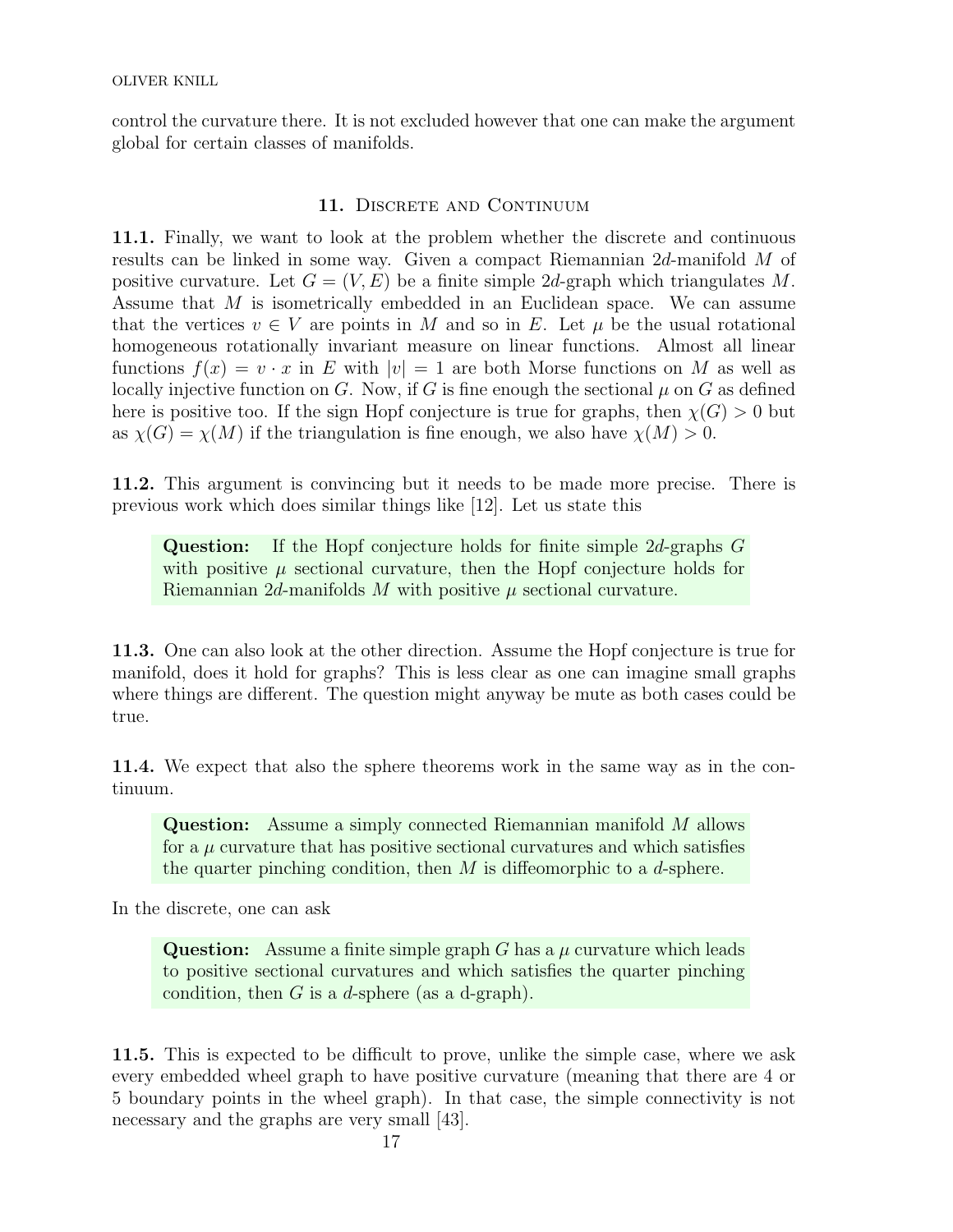11.6. The question relating the discrete and the continuum also is relevant when looking at metric properties. Given a measure  $\mu$  one can by the Cauchy-Crofton formula also define a distance between two points. This can also be used in the discrete. A minimizing path  $\gamma$  connecting two points a, b in a graph does in general not exist uniquely. But given a locally injective function  $f \in \Omega$  on the graph we can look at the random variable  $N_{\gamma}(f)$  counting the number of edges in  $\gamma$  where f changes sign. This defines the pseudo metric

$$
d(x, y) = \inf_{\gamma(x, y)} E[N_{\gamma}],
$$

where the infimum is taken over all curves connecting x with  $y$  with the understanding that  $d(x, y) = \infty$ , if x, y are not connected. The **Kolmogorov quotient** of all equivalence classes of the equivalence relation given by  $d(x, y) = 0$  defines a metric space. For reasonable probability spaces  $(\Omega, \mu)$  the Kolmogorov quotient is not needed. An example is if the graph  $G$  is embedded in some large dimensional  $\mathbb{R}^n$ . Taking the space of linear functions, one gets the length of the polygonal path. By perturbing the measure  $\mu$  one can achieve however that geodesic connections are in general unique.

#### **REFERENCES**

- [1] C. Allendoerfer and A. Weil. The gauss-bonnet theorem for riemannian polyhedra. Transactions of the American Mathematical Society, 53:101–129, 1943.
- [2] C.B. Allendoerfer. The Euler number of a Riemann manifold. Amer. J. Math., 62:243, 1940.
- [3] M. Amann and L. Kennard. On a generalized conjecture of Hopf with symmetry. Compositio Math., 153:313–322, 2017.
- [4] T. Banchoff. Critical points and curvature for embedded polyhedra. J. Differential Geometry, 1:245–256, 1967.
- [5] T. F. Banchoff. Critical points and curvature for embedded polyhedral surfaces. Amer. Math. Monthly, 77:475–485, 1970.
- [6] M. Berger. Riemannian Geometry During the Second Half of the Twentieth Century. AMS, 2002.
- [7] M. Berger. A Panoramic View of Riemannian Geometry. Springer, 2003.
- [8] R.G. Bettiol and R.A.E. Mendes. Strongly positive curvature. Annals of Global Analysis and Geometry, 53:287–309, 2018.
- [9] R.L. Bishop and S.I. Goldberg. Some implications on the generalized Gauss-Bonnet theorem. Transactions of the AMS, 112:508–535, 1964.
- [10] J.P. Bourguignon. Some constructions related to H. Hopf's conjecture on product manifolds. In Differential Geometry, volume 27 of Proceedings of Symposia in Pure Mathematics. AMS, 1975.
- [11] S. Brendle and R. Schoen. Sphere theorems in geometry. In Handbook of geometric analysis, 3, volume 14 of Adv. Lect. Math, pages 41–75. Int. Press, 2010.
- [12] J. Cheeger, W. Müller, and R. Schrader. On the curvature of piecewise flat spaces. Comm. Math. Phys, 92(3):405–454, 1984.
- [13] S.-S. Chern. A simple intrinsic proof of the Gauss-Bonnet formula for closed Riemannian manifolds. Annals of Mathematics, 45, 1944.
- [14] S.-S. Chern. On curvature and characteristic classes of a Riemann manifold. Abh. Math. Sem. Univ. Hamburg, 20:117–126, 1955.
- [15] S.-S. Chern. The geometry of g-structures. Bull. Amer. Math. Soc., 72:167–219, 1966.
- [16] S-S. Chern. Historical remarks on Gauss-Bonnet. In Analysis, et cetera, pages 209–217. Academic Press, Boston, MA, 1990.
- [17] W. Klingenberg D. Gromoll and W. Meyer. Riemannsche Geometrie im Grossen, volume 55 of Lecture Notes in Mathematics. Springer Verlag, 1968.
- [18] A. Samal E. Saucan and J. Jost. A simple differential geometry for netorks and its generalizations. https://arxiv.org/abs/1910.06258, 2019.
- [19] E. Eberhard. Morphologie der Polyeder. Teubner Verlag, 1891.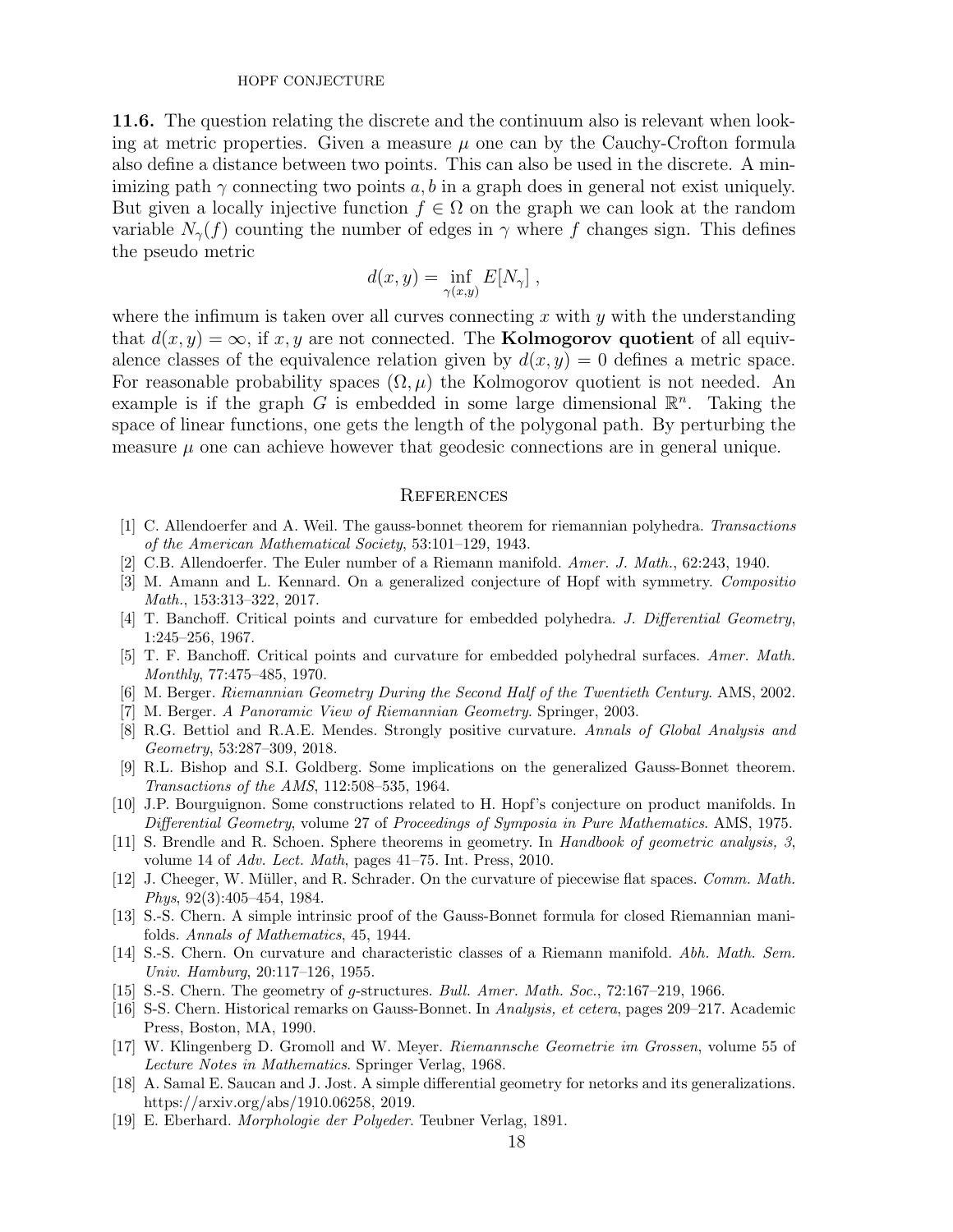- [20] P. Eberlein. Manifolds of nonpositive curvature. In Global Differential Geometry, volume 27 of Studies in Mathematics, pages 229–258.
- [21] C. Escher and W. Ziller. Topology of non-negatively curved manifolds. Annals of Global Analysis and Geometry, 46:23–55, 2014.
- [22] W. Fenchel. On total curvatures for riemannianm manifolds (i). J. London Math. Soc, 15:15, 1940.
- [23] R. Forman. Bochner's method for cell complexes and combinatorial ricci curvature. Discrete Comput. Geometry, pages 323–374, 2003.
- [24] R. Geroch. Positive sectional curvatures does not imply positive Gauss-Bonnet integrand. Proceedings of the AMS, 54, 1976.
- [25] K. Grove. Developments around positive sectional curvature. In Surveys in differential geometry, volume 13, 2009.
- [26] H. Hopf. Uber die Curvatura integra geschlossener Hyperflächen.  $Math. Ann.$ , 95(1):340–367, 1926.
- [27] H. Hopf. Differentialgeometrie und Topologische Gestalt. Jahresbericht der Deutschen Mathematiker-Vereinigung, 41:209–228, 1932.
- [28] H. Hopf. Bericht über einige neue Ergebnisse in der Topologie. Revista Matematica Hispano-Americana 4. Serie Tomo VI, 6, 1946.
- [29] H. Hopf. Sulla geometria riemanniana globale della superficie. Rendiconti del Seminario matematico e fisico di Milano, pages 48–63, 1953.
- [30] J. Jost and S. Liu. Ollivier's Ricci curvature, local clustering and curvature dimension inequalities on graphs. arXiv:1103.4037v2, April 1, 2011, 2011.
- [31] L. Kennard. On the Hopf conjecture with symmetry. Geometry and Topology, 17:563–593, 2013.
- [32] D.A. Klain and G-C. Rota. Introduction to geometric probability. Lezioni Lincee. Accademia nazionale dei lincei, 1997.
- [33] P.F. Klembeck. On Geroch's counterexample to the algebraic hopf conjecture. Proc. of the AMS, 59, 1976.
- [34] O. Knill. A graph theoretical Gauss-Bonnet-Chern theorem. http://arxiv.org/abs/1111.5395, 2011.
- [35] O. Knill. An index formula for simple graphs http://arxiv.org/abs/1205.0306, 2012.
- [36] O. Knill. On index expectation and curvature for networks. http://arxiv.org/abs/1202.4514, 2012.
- [37] O. Knill. Classical mathematical structures within topological graph theory. http://arxiv.org/abs/1402.2029, 2014.
- [38] O. Knill. Curvature from graph colorings. http://arxiv.org/abs/1410.1217, 2014.
- [39] O. Knill. The Künneth formula for graphs. http://arxiv.org/abs/1505.07518, 2015.
- [40] O. Knill. The amazing world of simplicial complexes. https://arxiv.org/abs/1804.08211, 2018.
- [41] O. Knill. Constant index expectation curvature for graphs or riemannian manifolds. https://arxiv.org/abs/1912.11315, 2019.
- [42] O. Knill. Poincaré-Hopf for vector fields on graphs. https://arxiv.org/abs/1912.00577, 2019.
- [43] O. Knill. A simple sphere theorem for graphs. https://arxiv.org/abs/1910.02708, 2019.
- [44] S. Kobayashi and K. Nomizu. Foundations of Differential Geometry, II. Interscience Publishers, 1969.
- [45] N. Levitt. The Euler characteristic is the unique locally determined numerical homotopy invariant of finite complexes. Discrete Comput. Geom., 7:59–67, 1992.
- [46] J. Milnor. Morse theory, volume 51 of Annals of Mathematics Studies. Princeton University press, Princeton, New Jersey, 1963.
- [47] L. Nicolaescu. An invitation to Morse Theory. Springer, 2018.